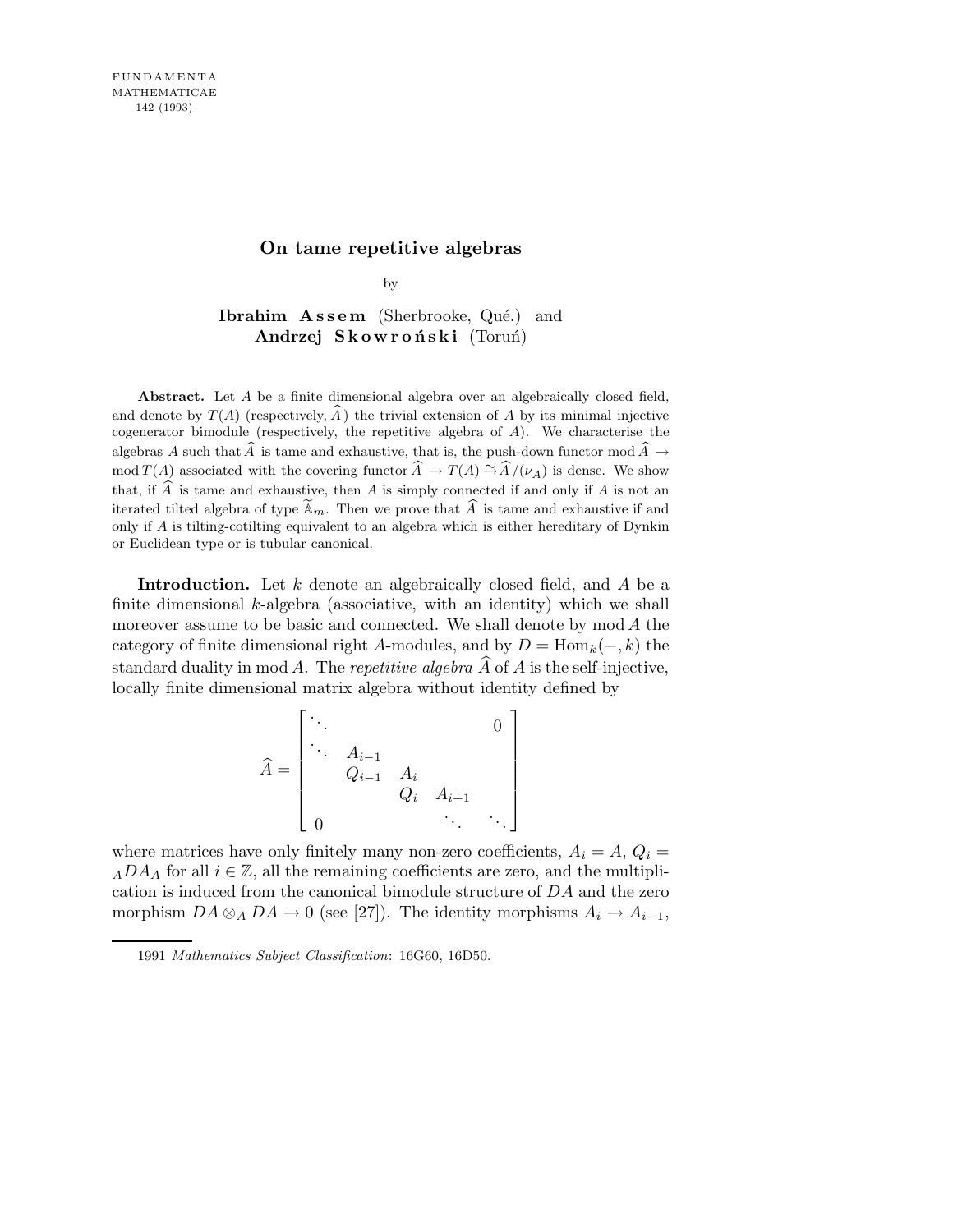$Q_i \rightarrow Q_{i-1}$  induce an automorphism  $\nu_A$  of  $\widehat{A}$  (called the Nakayama au*tomorphism*) and the orbit space  $\hat{A}/(\nu_A)$  inherits the structure of a finite dimensional k-algebra, isomorphic to the *trivial extension*  $T(A) = A \times DA$ of A by its minimal injective cogenerator bimodule  $<sub>A</sub>DA<sub>A</sub>$ . This is the al-</sub> gebra whose additive structure is that of the group  $A \oplus DA$ , and whose multiplication is defined by

$$
(a, f)(b, g) = (ab, ag + fb)
$$

for  $a, b \in A$  and  $f, g \in ADA_A$ . Thus  $\widehat{A}$  is a Galois covering (in the sense of [19]) of the self-injective algebra  $T(A)$  with the infinite cyclic group  $(\nu_A)$ generated by  $\nu_A$ , and the category mod  $\widehat{A}$  can then be regarded as the category of finite dimensional  $\mathbb{Z}$ -graded  $T(A)$ -modules.

Due to this connexion with trivial extension algebras, repetitive algebras played a crucial rôle in the classification of the representation-finite and polynomial growth self-injective algebras [27], [12], [3], [4], [30], [35], [38], [29]. Also, it was shown by Happel [21] that, if gl.dim  $A < \infty$ , then the stable module category mod  $\widehat{A}$  is equivalent (as a triangulated category) to the derived category of bounded complexes over mod A (in the sense of Verdier [43]). This result led to the description of the derived categories for various classes of algebras [21], [25], [33], [7]. Further, Wakamatsu has proved [44], [41] (see also [21]) that, if A is a finite dimensional algebra,  $T_A$  a tilting module (in the sense of [23]) and  $B = \text{End } T_A$ , then  $\text{mod } \widehat{A} \stackrel{\sim}{\rightarrow} \text{mod } \widehat{B}$ . Thus, repetitive algebras were also useful in classifying the iterated tilted algebras (in the sense of [2]) of Dynkin and Euclidean type  $[2]$ ,  $[5]-[8]$ , as well as the representation-infinite algebras which are tilting-cotilting equivalent (in the sense of [5]) to the tubular canonical algebras of [32] (see [7]).

Of particular interest in all these results is the case where the repetitive algebra  $A$  is *locally support-finite* [15], that is, if, for each indecomposable projective  $\widehat{A}$ -module  $P$ , the set of isomorphism classes of indecomposable projective  $\widehat{A}_{\widehat{A}}$  modules  $P'$  such that there exists an indecomposable finite dimensional  $\widehat{A}$ -module M with both  $\text{Hom}_{\widehat{A}}(P,M) \neq 0$  and  $\text{Hom}_{\widehat{A}}(P',M) \neq 0$ 0, is finite. It is shown in [36] that  $\widehat{A}$  is locally support-finite if and only if the strong global dimension of  $A$  (in the sense of Ringel) is finite, that is, the indecomposable complexes in the derived category have bounded length. The aim of the present article is to present a classification of the tame repetitive algebras which are locally support-finite.

We shall need the following definitions. Recall from [16] that the repetitive algebra A is called  $(\nu_A)$ -exhaustive (or, more briefly, exhaustive) whenever the push-down functor  $F_{\lambda}$  : mod  $\widehat{A} \to \text{mod } T(A)$  associated with the covering functor  $\hat{A} \to T(A)$  (see [10]) is dense (equivalently, every finite dimensional  $T(A)$ -module is Z-gradable). It is shown in [15] that, if  $\widehat{A}$  is locally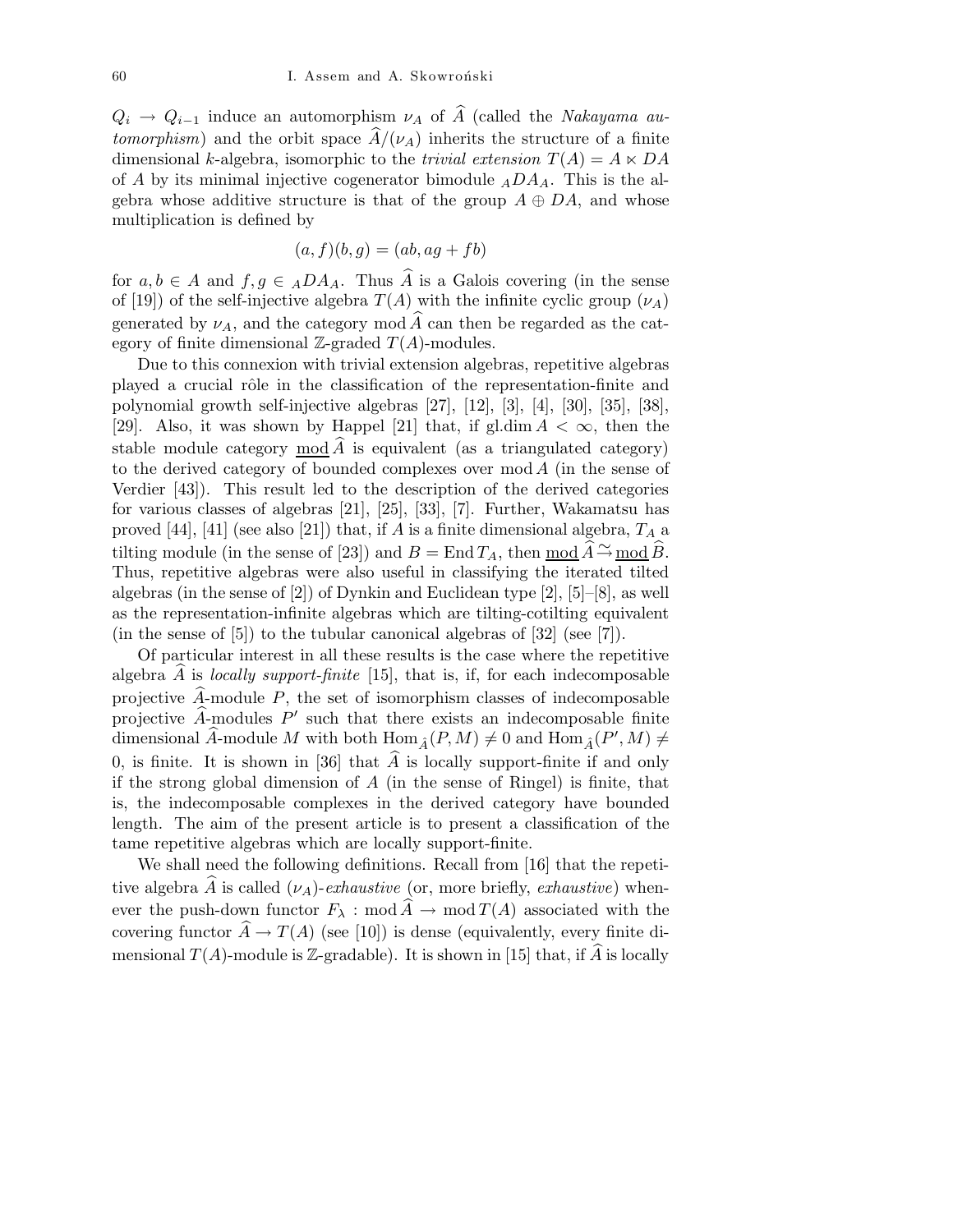support-finite, then  $\widehat{A}$  is exhaustive. oreover, if  $\widehat{A}$  is locally support-finite, then A is triangular, that is, its ordinary quiver has no oriented cycles [35]. Finally, recall from [6] that a triangular algebra A is called simply connected if, for any presentation of  $A$  as a bound quiver algebra, the fundamental group of its bound quiver (in the sense of [28]) is trivial. Equivalently, a triangular algebra is simply connected if and only if it has no proper Galois covering [39]. Our first theorem is a criterion for the simple connectedness of the algebras having a tame and exhaustive repetitive algebra:

THEOREM  $(A)$ . Let k be an algebraically closed field, and A be a finite dimensional, basic and connected k-algebra. Assume that  $\widehat{A}$  is tame and exhaustive. Then A is simply connected if and only if A is not an iterated tilted algebra of type  $\mathbb{A}_m$   $(m \geq 1)$ .

Observe that in [6], we have obtained the same criterion for the simple connectedness of the algebras A such that mod  $\widehat{A}$  is cycle-finite, that is, for any chain  $M_0 \to M_1 \to \ldots \to M_t = M_0$  of non-zero non-isomorphisms between indecomposable objects of  $\underline{\text{mod}} A$ , all the  $M_i$  lie in one standard tube (in the sense of [32]) of the stable Auslander–Reiten quiver of  $\hat{A}$ . Our second theorem shows that this is not a coincidence.

THEOREM  $(B)$ . Let k be an algebraically closed field, and A be a finite dimensional, basic and connected k-algebra. The following conditions are equivalent:

(i)  $\widehat{A}$  is tame and exhaustive.

(ii)  $\widehat{A}$  is tame and locally support-finite.

(iii) There exists an algebra B which is either tilted of Dynkin type, or representation-infinite tilted of Euclidean type, or tubular, such that  $\widehat{A} \stackrel{\sim}{\rightarrow} \widehat{B}$ .

(iv) There exists an algebra C which is either hereditary of Dynkin or Euclidean type, or tubular canonical, such that A and C are tilting-cotilting equivalent.

(v) mod  $\widehat{A}$  is cycle-finite.

(vi) There exists an algebra C which is either hereditary of Dynkin or Euclidean type, or tubular canonical, such that mod  $\widehat{A} \stackrel{\sim}{\sim} \text{mod } \widehat{C}$ .

The equivalence of the last three conditions follows directly from [7]. On the other hand, the tilted algebras of Dynkin type were completely classified in [1], [24], [13], [20], [8], while the representation-infinite tilted algebras of Euclidean type and the tubular algebras were described in [32]. Thus, our results provide a covering-theoretical interpretation of the results in [6], [7]. They may also be interpreted in terms of trivial extension algebras.

COROLLARY. Let  $k$  be an algebraically closed field. A finite dimensional, basic and connected k-algebra A satisfies the equivalent conditions of The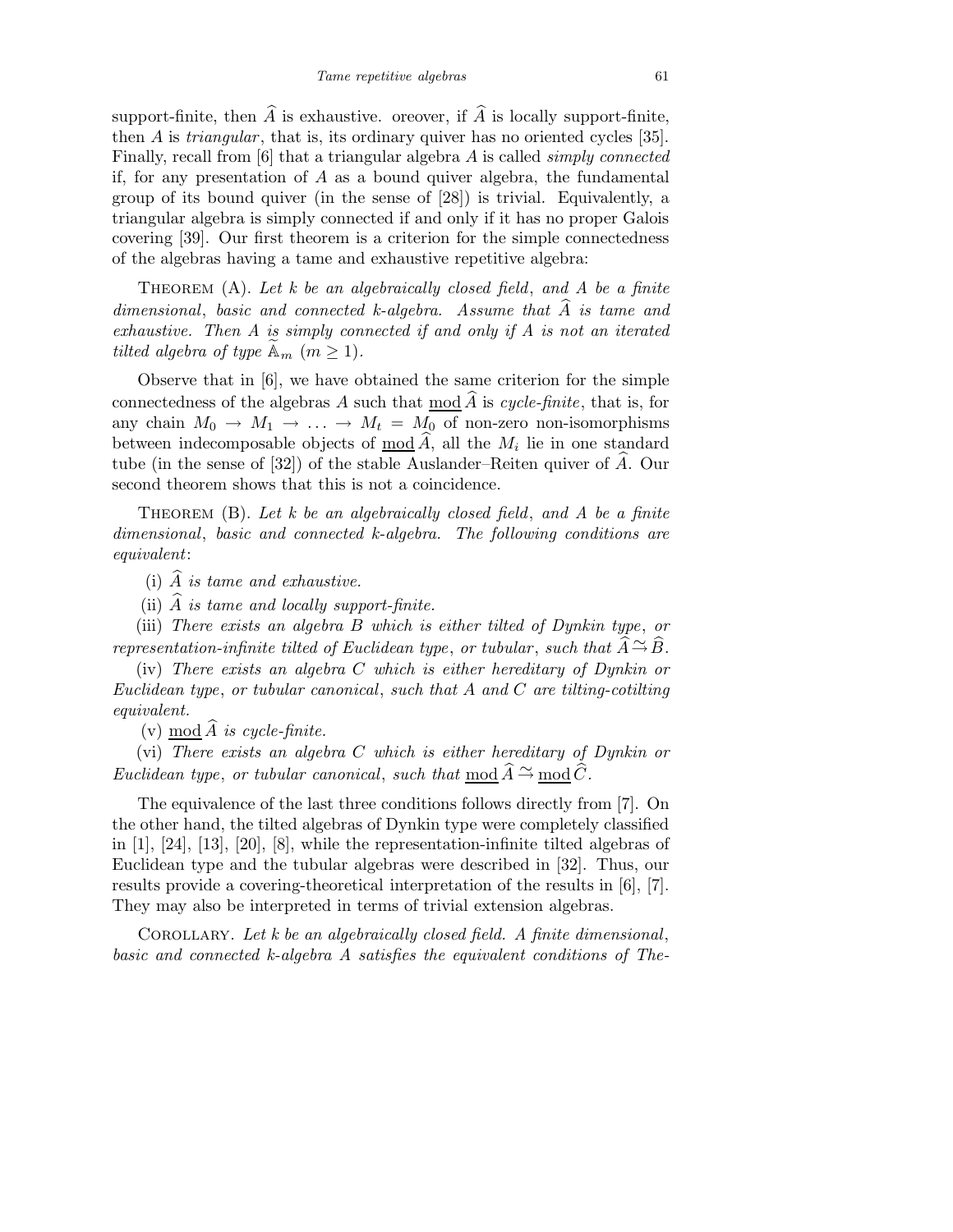orem (B) if and only if its trivial extension  $T(A)$  is tame and every finite dimensional  $T(A)$ -module is  $\mathbb{Z}$ -gradable. If moreover A is simply connected, then A satisfies the equivalent conditions of Theorem  $(B)$  if and only if  $T(A)$ is tame of polynomial growth.

Indeed, the first assertion follows from [15], and the second from [3], [4] in the domestic case, from [30] in the non-domestic. The hypothesis that A is simply connected cannot be dropped from the second assertion: let  $k[X]$  denote the polynomial algebra in one variable X; then  $A = k[X]/(X^2)$ does not satisfy the conditions of Theorem  $(B)$ , but  $T(A)$  is of polynomial growth.

The article is organised as follows. In a preliminary section 1, we shall recall some concepts and results necessary for the proofs of the theorems. Section 2 will consist of some preparatory lemmas and Section 3 of the proofs of our theorems. Whenever one of our proofs can be taken verbatim from [6] or [7], it will simply be referred.

### 1. Preliminaries

**1.1.** For a (locally) finite dimensional algebra A, we shall denote by  $Q_A$ its ordinary quiver. For a point i in  $Q_A$ , we denote by  $e_i$  the corresponding primitive idempotent of A, by  $S(i)$  the corresponding simple A-module and by  $P(i)$  the projective cover (respectively, by  $I(i)$  the injective envelope) of  $S(i)$ . We shall denote by  $A[M]$  (respectively,  $[M]A$ ) the one-point extension (respectively, coextension) of A by the module  $M_A$ . Following [10], we shall sometimes equivalently consider the algebra  $A$  as a locally bounded  $k$ category. We shall use freely properties of the Auslander–Reiten translations  $\tau = D$  Tr and  $\tau^{-1} = \text{Tr } D$ , and the Auslander–Reiten quiver of A, for which we refer to  $[9]$ ,  $[18]$ ,  $[32]$ . For tilting theory, we refer the reader to  $[23]$ ,  $[32]$ . For the notions of branch and truncated branch enlargements, we refer the reader to [7], [8] or [4]. Recall that these enlargements allow to classify the representation-infinite tilted or iterated tilted algebras of Euclidean type and the algebras tilting-cotilting equivalent (in the sense of [5]) to the tubular canonical algebras (see  $[32, 4.9]$  and  $[7, 2.5]$ ).

**1.2.** Let A be a triangular algebra and  $i \in (Q_A)_0$  be a sink. The *reflection*  $S_i^+ A$  of A at i is defined to be the quotient of the one-point extension  $A[I(i)]$ by the two-sided ideal generated by the idempotent  $e_i$  (see [27]). Dually, starting with a source j, we define the reflection  $S_j^-A$ . Clearly, the repetitive algebras (and also the trivial extensions) of  $A$  and  $S_i^+A$  are isomorphic. Also, A and  $S_i^{\dagger}$  A are tilting-cotilting equivalent [42]. Note that the sink i of  $Q_A$ is replaced in the quiver of  $S_i^+ A$  by a source denoted by i'. A  $(\nu_A)$ -reflection sequence of sinks  $i_1, \ldots, i_t$  is a sequence of points of  $Q_A$  such that  $i_s$  is a sink in the quiver of  $S_{i_0}^+$  $i_{s-1}^+$  ...  $S_{i_1}^+$  A for  $1 \le s \le t$ , where  $S_{i_0}^+$  A = A.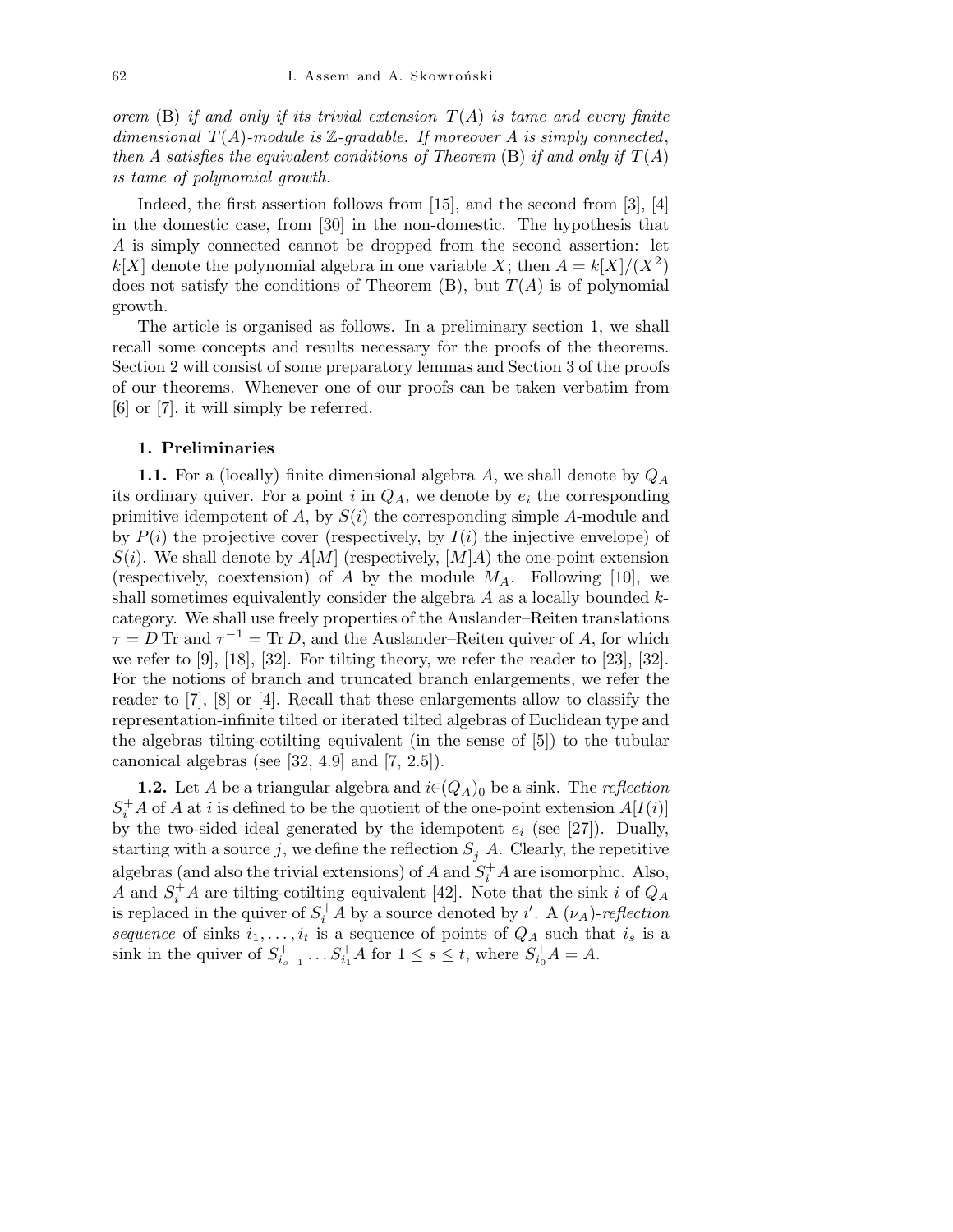1.3. Recall that a locally bounded k-category A is called *biserial* if the radical of any non-uniserial left or right projective A-module is a sum of two non-uniserial submodules whose intersection is simple or zero. It is called special biserial [40] if it has a presentation  $A \stackrel{\sim}{\rightarrow} kQ/I$  such that:

(1) The number of arrows with a prescribed source or target is at most two.

(2) For any  $\alpha \in Q_1$ , there is at most one arrow  $\beta$  and one arrow  $\gamma$  such that  $\alpha\beta$  and  $\gamma\alpha$  are not in I.

A special biserial k-category is biserial [40]. A triangular special biserial k-category  $A \rightarrow kQ/I$  is called *gentle* [5] if it satisfies the following conditions:

(3) I is generated by a set of paths of length two.

(4) For any  $\alpha \in Q_1$ , there is at most one arrow  $\lambda$  and one arrow  $\mu$  such that  $\alpha\lambda$  and  $\mu\alpha$  are in I.

Let  $C$  be a gentle cycle without double arrows. We say that  $C$  satisfies the clock condition whenever the number of the clockwise oriented zerorelations on C equals the number of the counterclockwise oriented ones (see [34], [35]). It is shown in [5] that the class of iterated tilted algebras of type  $\mathbb{A}_m$  coincides with the class of gentle algebras having a unique cycle satisfying the clock condition.

1.4. We shall need the following result from [15] which relates the representation types of A and  $T(A)$ . For the definitions of tame, domestic and polynomial growth, we refer the reader respectively to [17], [31] and [37] (see also [38]).

PROPOSITION. If  $\widehat{A}$  is locally support-finite, then the push-down functor  $F_{\lambda} : \text{mod } \widehat{A} \to \text{mod } T(A)$  induces a bijection between the  $(\nu_A)$ -orbits of isomorphism classes of indecomposable  $\widehat{A}$ -modules and the isomorphism classes of indecomposable  $T(A)$ -modules. In particular,  $\hat{A}$  is tame (respectively, domestic, of polynomial growth) if and only if  $T(A)$  is tame (respectively, domestic, of polynomial growth).

## 2. Preparatory lemmas

2.1. Our first lemma is a criterion for the exhaustibility of the repetitive algebra. Recall that an  $A$ -module  $M$  is called *locally finite dimensional* if, for each indecomposable projective  $\widehat{A}$ -module P, Hom  $_{\widehat{A}}(P, M)$  is finite dimensional.

LEMMA. Let A be an algebra. Then  $\widehat{A}$  is exhaustive if and only if  $(\nu_A)$ acts freely on the isomorphism classes of indecomposable locally finite dimen $sional$   $A$ -modules.

Proof. [16, 2.4].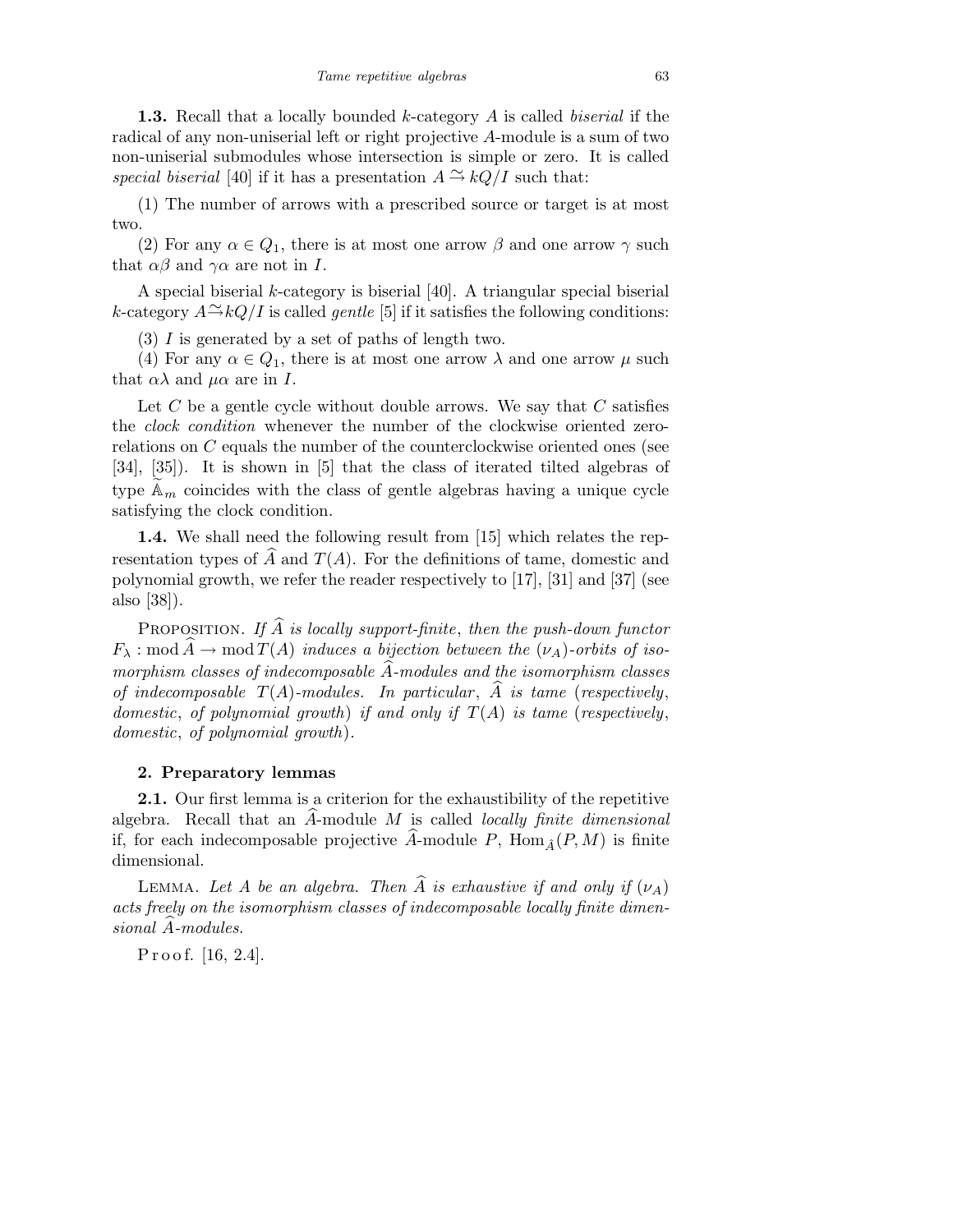In particular, in order to show that  $\hat{A}$  is not exhaustive, it suffices to construct an indecomposable locally finite dimensional  $\hat{A}$ -module  $M$  such that its stabiliser

$$
(\nu_A)_M = \{ g \in (\nu_A) \mid {}^g \! M \stackrel{\sim}{\rightarrow} M \}
$$

is non-trivial.

**2.2.** LEMMA. Let A be an algebra,  $T_A$  be a tilting module, and  $B =$ End  $T_A$ . Then A is exhaustive if and only if B is exhaustive.

P r o o f. It follows from the proof in  $[44]$ ,  $[41]$  that there is a commutative diagram

$$
\begin{array}{ccc}\n \operatorname{mod} \widehat{A} & \xrightarrow{\sim} & \operatorname{mod} \widehat{B} \\
F_{\lambda}^{A} \downarrow & & \downarrow F_{\lambda}^{B} \\
\operatorname{mod} T(A) & \xrightarrow{\sim} & \operatorname{mod} T(B)\n \end{array}
$$

where  $F_{\lambda}^{A}$  and  $F_{\lambda}^{B}$  denote the corresponding push-down functors. The statement follows at once.

**2.3.** LEMMA. Let  $B = C[M]$  be a one-point extension of a hereditary algebra C of type  $\mathbb{A}_m$  by an indecomposable regular module of regular length 2 lying in a tube of rank at least 2. Then  $\tilde{B}$  is not exhaustive.

Proof. We first show that  $C$  may be assumed to have the orientation in the Tables of  $[14]$ : indeed, let  $U_C$  be the slice module of a complete slice in the preprojective component of C such that  $H = \text{End } U_C$  has the required orientation, and let  $P_B$  denote the remaining indecomposable projective B-module such that rad  $P = M$ . Then  $T_B = U \oplus P$  is a tilting B-module, and its endomorphism algebra  $E = \text{End } T_B$  has the form

$$
E = \begin{bmatrix} H & 0 \\ \operatorname{Hom}_C(U,M) & k \end{bmatrix} = H[\operatorname{Hom}_C(U,M)] \, .
$$

Clearly,  $\text{Hom}_C(U, M)$  is a regular indecomposable H-module of regular length at least 2 lying in a tube of rank at least 2. By 2.2,  $\widehat{B}$  is not exhaustive if and only if  $\hat{E}$  is not. We may thus assume from the start that C is of this form.

In order to show that  $\widehat{B}$  is not exhaustive, it suffices, by 2.1, to construct an indecomposable locally finite dimensional  $\widehat{B}$ -module with non-trivial stabiliser. On the other hand, if B contains a full subcategory  $K$  such that  $K$ is not exhaustive, then, clearly,  $B$  itself is not exhaustive. We have three cases to consider (see [14, Tables]).

Case 1: If 
$$
\underline{\text{dim}} = 1 \begin{bmatrix} 1 & 1 & \cdots & 1 \\ 1 & 0 & \cdots & 0 \end{bmatrix}
$$
, then *B* contains a full subcategory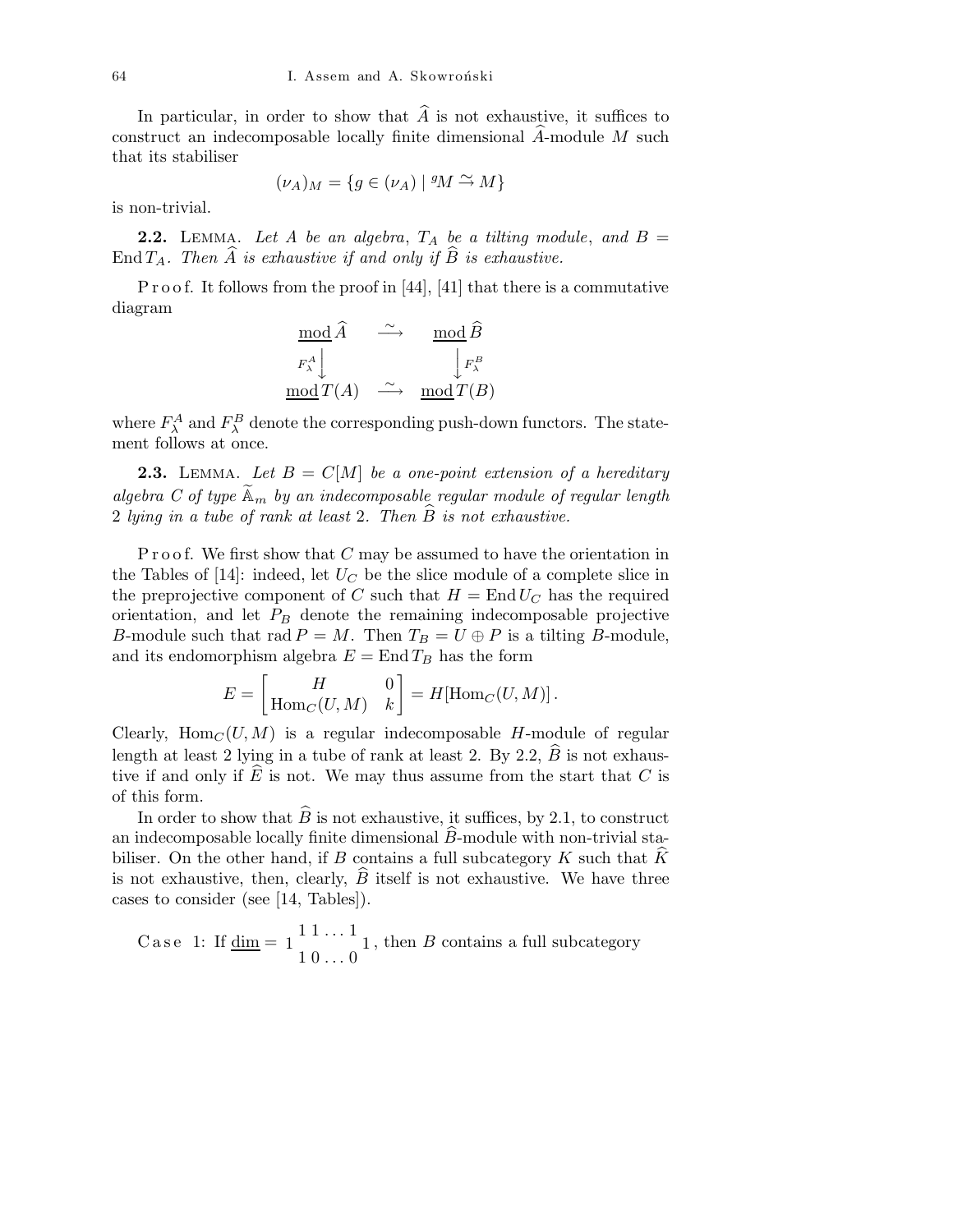K given by the quiver



bound by  $\alpha\beta\gamma = 0$ . Then the quiver of  $\widehat{K}$  is



We define M by  $M_1 = M_2 = M_3 = M_4 = k^2$  and

$$
M(\alpha) = \begin{bmatrix} 0 & 1 \\ 0 & 1 \end{bmatrix}, \quad M(\beta) = \begin{bmatrix} 1 & 0 \\ 0 & 0 \end{bmatrix}, \quad M(\gamma) = \begin{bmatrix} 0 & 1 \\ 0 & 0 \end{bmatrix}, \quad M(\delta) = \begin{bmatrix} 0 & 1 \\ 0 & 0 \end{bmatrix},
$$

$$
M(\xi) = \begin{bmatrix} 0 & 1 \\ 0 & 0 \end{bmatrix}, \quad M(\eta) = \begin{bmatrix} 0 & 1 \\ 0 & 0 \end{bmatrix}, \quad M(\zeta) = \begin{bmatrix} 0 & 1 \\ 0 & 0 \end{bmatrix},
$$

Clearly, M is a locally finite dimensional  $\hat{K}$ -module with non-trivial stabiliser. In order to show that  $M$  is indecomposable, we shall prove that  $E = \text{End } M$  is local. Let thus  $f \in \text{End } M$ . Then  $f = (f_i)_{1 \leq i \leq 4}$ , where  $f_i \in \text{End } M_i$  is a  $2 \times 2$  matrix such that, for any arrow  $\lambda : i \to j$ , we have  $f_jM(\lambda) = M(\lambda)f_i$ . A straightforward calculation shows that

$$
f_1 = \begin{bmatrix} t & a \\ 0 & t \end{bmatrix}, \quad f_2 = \begin{bmatrix} t & b \\ 0 & t \end{bmatrix}, \quad f_3 = \begin{bmatrix} t & c \\ 0 & t \end{bmatrix}, \quad f_4 = \begin{bmatrix} t & d \\ 0 & t \end{bmatrix}
$$

with  $t, a, b, c, d \in k$ . Thus,  $f = t \cdot 1_M + g$  where  $t \in k$  and  $g \in \text{End } M$  is nilpotent. Let now  $I = \{f \in E \mid t = 0\}$ . Then I is a nilpotent ideal of E. Since moreover  $E/I \to K$ , I is a maximal ideal of E. Therefore  $I = \text{rad } E$ and  $E$  is local.

Case 2: If  $\underline{\dim} = 1$   $1 \dots 1$  $1 \nightharpoonup 1$  $00 \ldots 1$ , then  $B$  contains a full subcategory  $K'$ given by the quiver



bound by  $\beta \delta = 0$ ,  $\beta \alpha = \gamma \varepsilon$ . Then, clearly,  $S_2^+ S_1^+ K \stackrel{\sim}{\rightarrow} K'$  and thus  $\widehat{K} \stackrel{\sim}{\rightarrow} \widehat{K'}$ . Therefore  $K'$  is not exhaustive.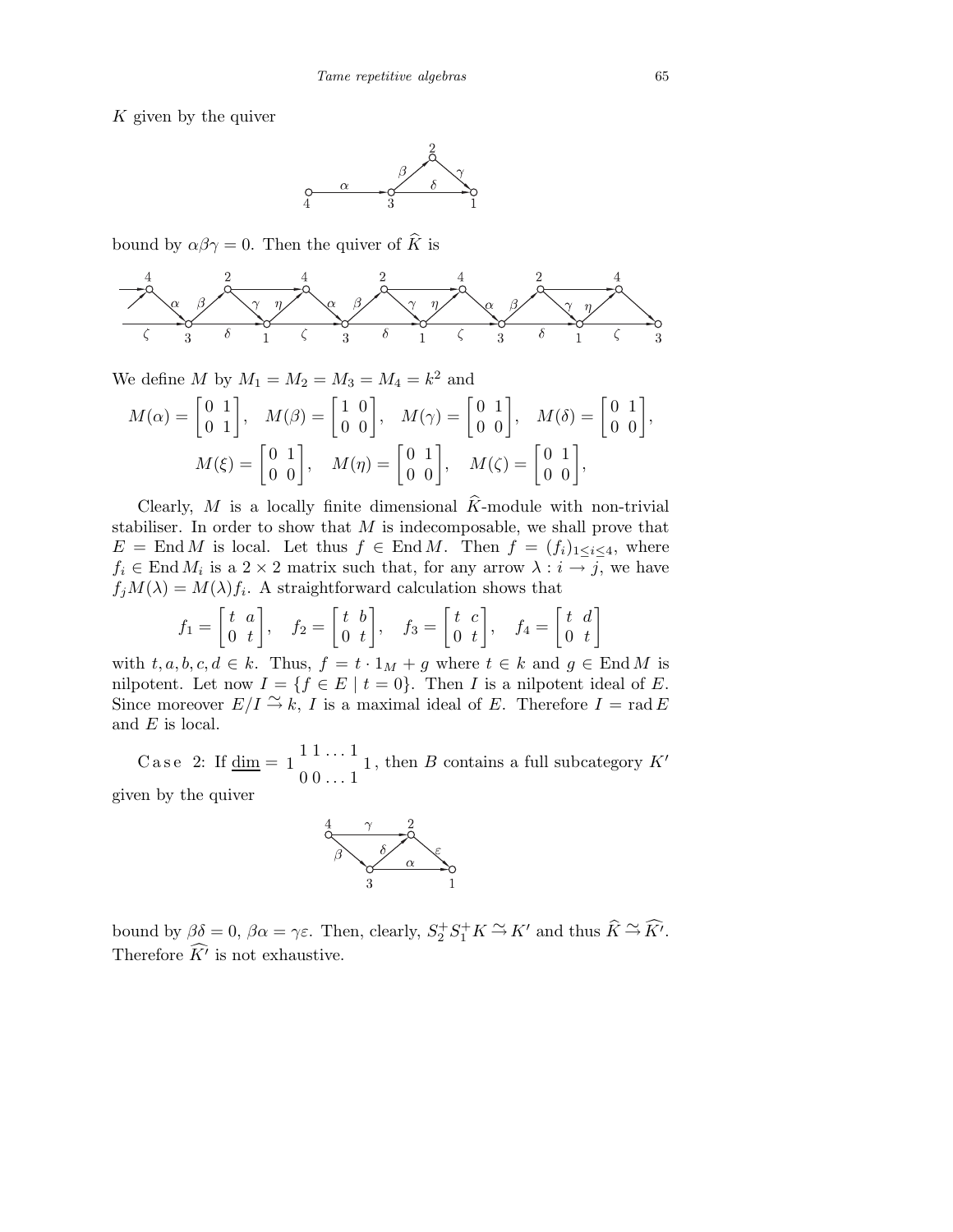$\rm{Case\;\;3:\;If}\,\rm{\underline{dim}}=0\,\rm{ \ \ }0\ldots 0\,1\,1\,0\ldots 0}$  $0$  0 0 . . . . . . . . . . . . . 0 , then B contains a full subcategory  $K^{\prime\prime}$  given by the quiver



41

bound by  $\alpha\beta\gamma=0$ , and the quiver of  $\widehat{K^{\prime\prime}}$  is



We define M by  $M_1 = M_2 = M_3 = M_4 = k^3$ ,  $M_5 = k^2$  and

$$
M(\alpha) = \begin{bmatrix} 1 & 0 \\ 1 & 0 \\ 0 & 0 \end{bmatrix}, \quad M(\beta) = \begin{bmatrix} 0 & 0 & 0 \\ 0 & 1 & 0 \\ 0 & 0 & 1 \end{bmatrix}, \quad M(\gamma) = \begin{bmatrix} 1 & 0 & 0 \\ 0 & 0 & 1 \\ 0 & 0 & 0 \end{bmatrix},
$$

$$
M(\delta) = \begin{bmatrix} 1 & 0 & 0 \\ 0 & 1 & 0 \\ 0 & 0 & 0 \end{bmatrix}, \quad M(\varepsilon) = \begin{bmatrix} 1 & 0 & 0 \\ 0 & 0 & 0 \\ 0 & 0 & 0 \end{bmatrix}, \quad M(\xi) = \begin{bmatrix} 0 & 0 & 0 \\ 0 & 0 & 0 \\ 0 & 0 & 1 \end{bmatrix},
$$

$$
M(\eta) = \begin{bmatrix} 0 & 0 & 0 \\ 0 & 0 & 1 \\ 0 & 1 & 0 \end{bmatrix}, \quad M(\zeta) = \begin{bmatrix} 0 & 0 & 0 \\ 1 & 0 & 1 \end{bmatrix}.
$$

As before, any  $f \in \text{End } M$  can be written in the form  $f = t \cdot 1_M + g$ , where  $t \in k$  and  $g \in \text{End } M$  is nilpotent. Therefore, M is indecomposable and clearly its stabiliser is non-trivial. This completes the proof.

**2.4.** LEMMA. Let  $B$  be given by the quiver

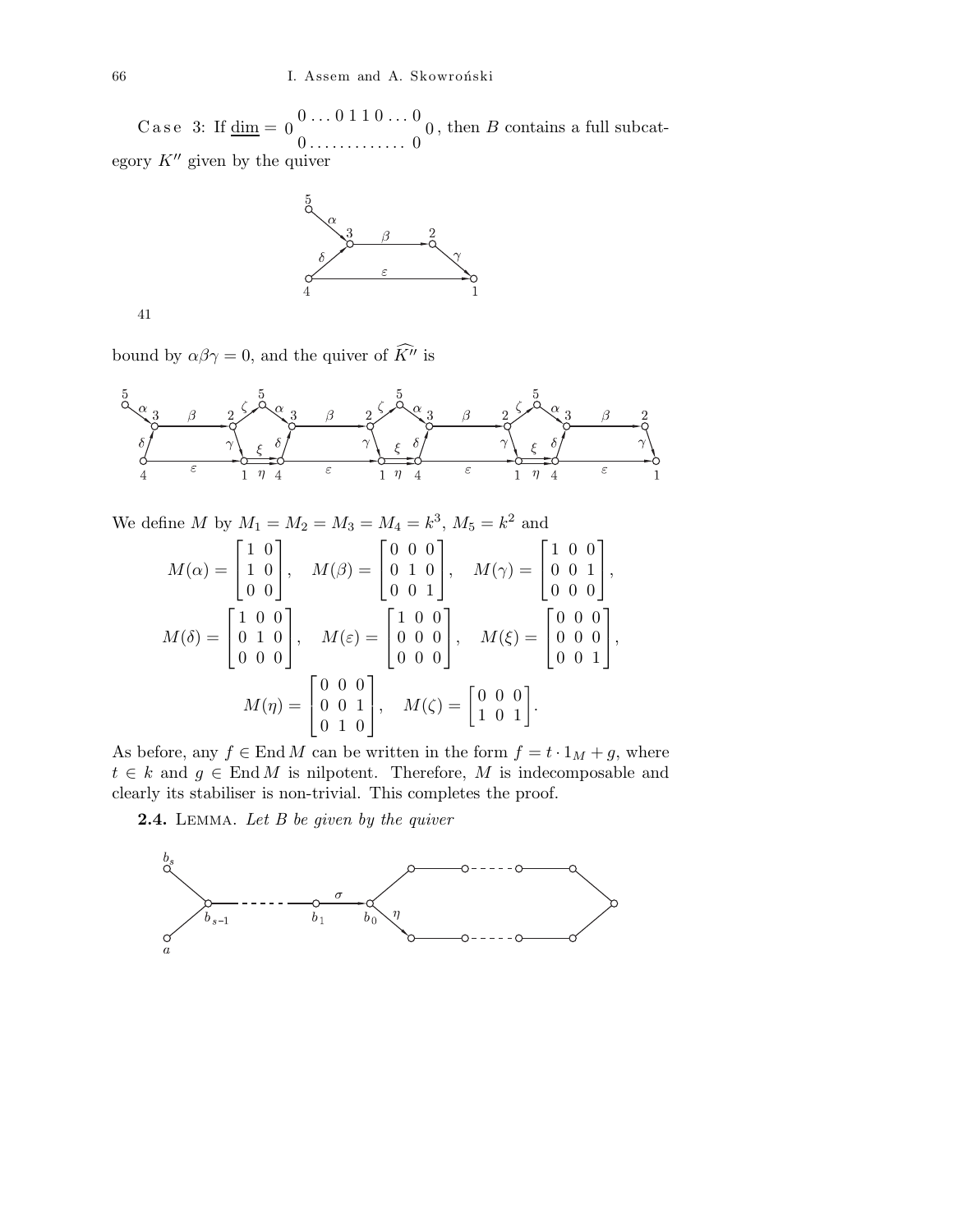(where  $s > 1$  and unoriented edges may be oriented arbitrarily) bound only by  $\sigma \eta = 0$ . Then  $\widehat{B}$  is not exhaustive.

P r o o f. It suffices, by 2.2 and 2.3, to prove that  $B$  is tilting-cotilting equivalent to a one-point extension of a hereditary algebra of type  $\mathbb{A}_m$  by an indecomposable regular module of regular length 2 lying in a tube of rank at least 2. First, observe that we can assume the cycle in  $B$  to be given the orientation in the Tables of [14] such that  $b_0$  is a source on the cycle. Indeed, if this is not the case, we may apply to  $B$  a tilting module with summand the slice module of a complete slice in the preprojective component whose endomorphism ring has the required property. Moreover, applying if necessary a sequence of APR-tilts and cotilts to the vertices of  $B$  not lying on the cycle, we may suppose  $B$  to be given by the quiver



bound by  $\sigma\eta = 0$ . Then B contains a full subcategory C given by the quiver



bound by  $\lambda \eta = 0$ ,  $\mu \eta = 0$ . Let  $D = S_a^- C$ . Then D is given by the quiver



bound by  $\lambda \eta = 0$ ,  $\alpha \beta = 0$ ,  $\lambda \varepsilon_1 \ldots \varepsilon_p \beta = 0$ . Let E be the full subcategory of  $D$  consisting of all its objects except the unique source. Then  $E$  is a tilted algebra of type  $\mathbb{A}_{m+s}$  having a complete slice in its preprojective component.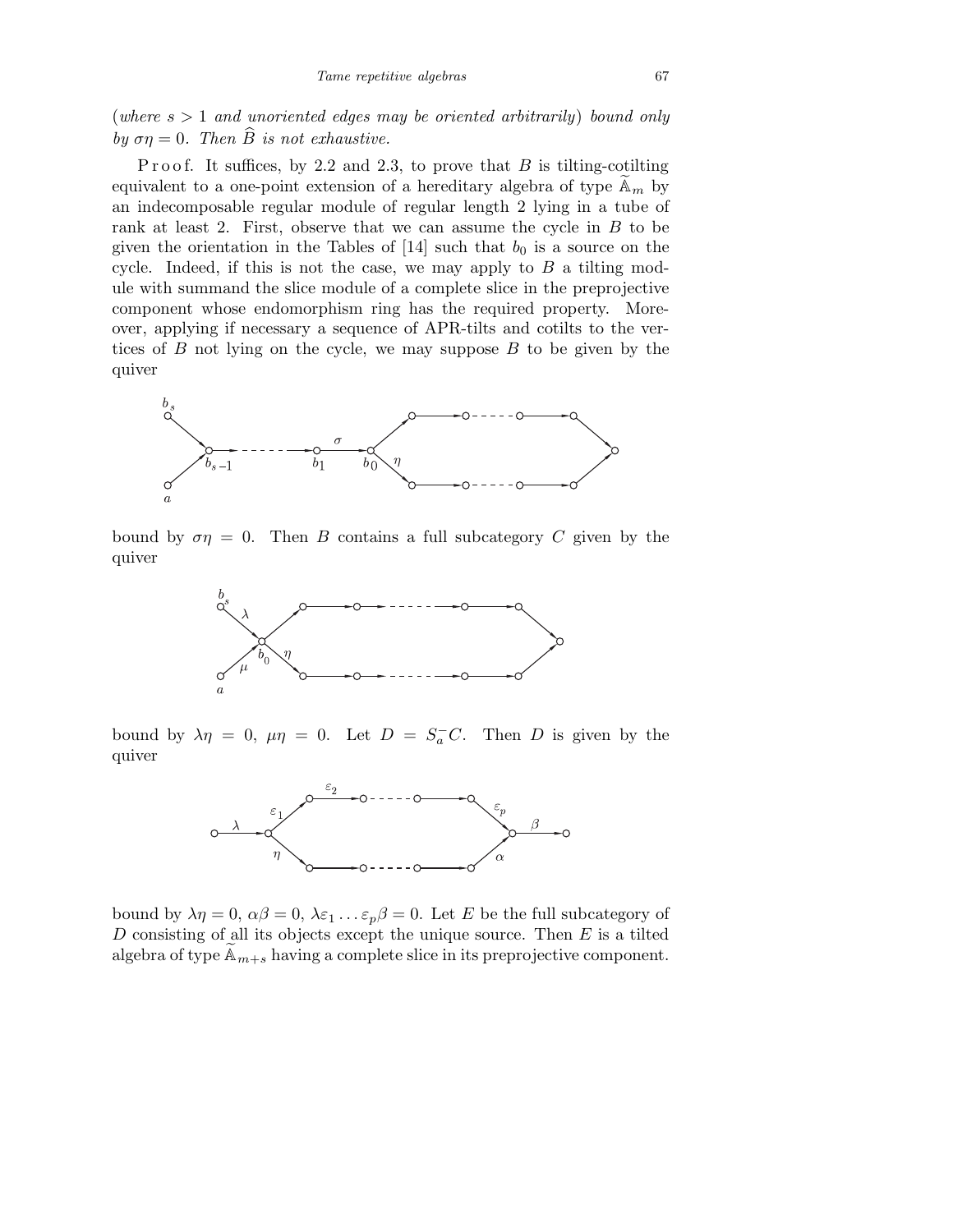Let  $V$  be the slice module of a complete slice in the preprojective component of E, considered as a D-module. Then  $V \oplus P(a)$  is a tilting module with endomorphism algebra given by the quiver



bound by  $\lambda \mu = 0$  and  $\nu \alpha = \lambda \varepsilon_1 \ldots \varepsilon_p$ . This is a one-point extension of a hereditary algebra of type  $\widetilde{A}_{m+s}$  by an indecomposable regular module of regular length 2 lying in a tube of rank at least 2. The proof is complete.

Remark. We shall also need to consider in the case  $s = 1$  the algebra B given by the quiver



bound by  $\sigma \eta = 0$ . In this case, B and  $\widehat{B}$  are wild.

2.5. LEMMA. Let B be given by the quiver



bound by  $\alpha\beta = \gamma\delta$ , and these are the only paths of length at least 2. Then  $B$  is not exhaustive.

P r o o f. As in 2.3, we shall construct an indecomposable locally finite dimensional  $\widehat{B}$ -module M with non-trivial stabiliser. We shall consider two cases: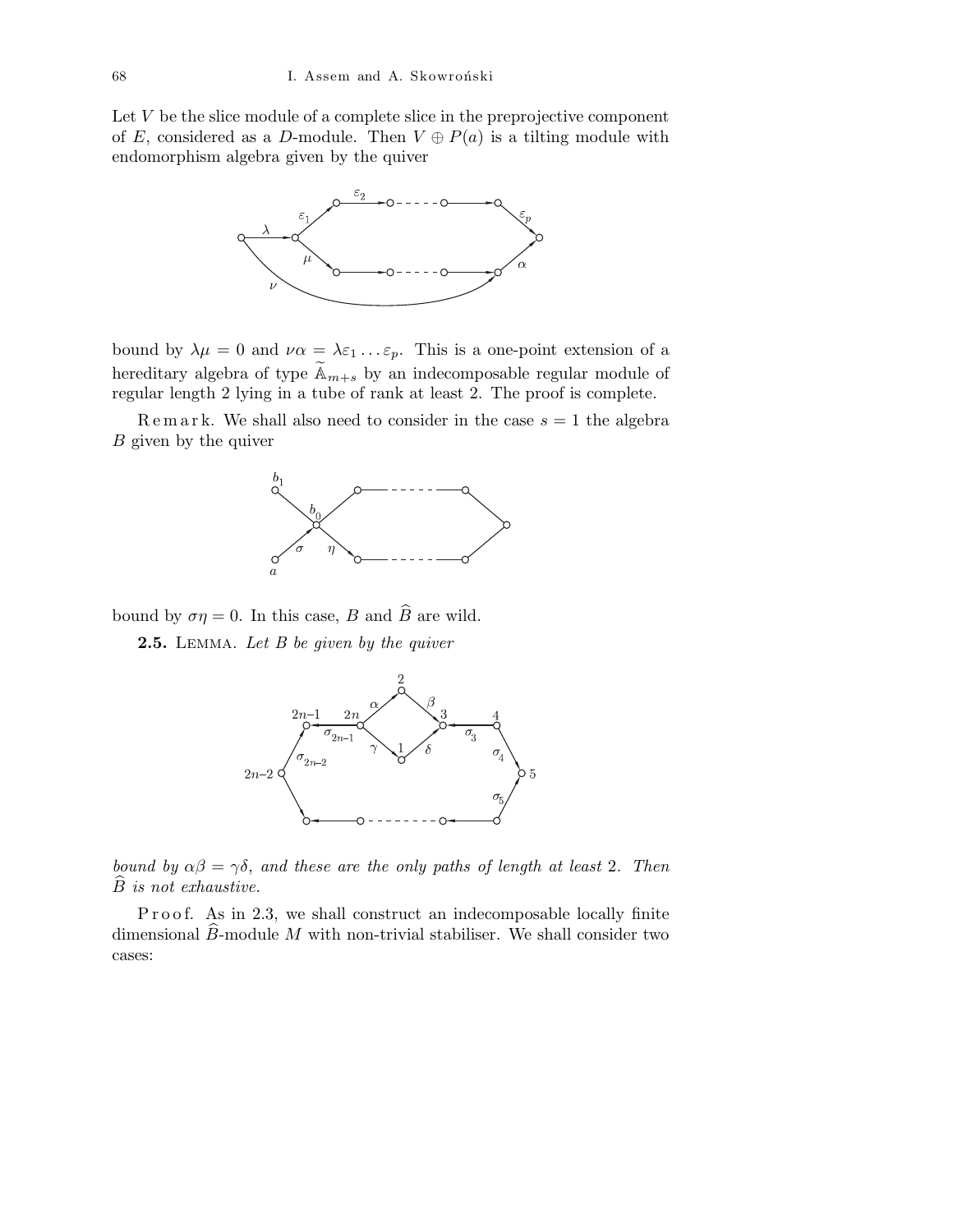1) B has four objects: in this case,  $\widehat{B}$  is given by the quiver



We define M by  $M_2 = M_3 = k^2$ ,  $M_1 = M_4 = k^3$  and

$$
M(\alpha) = \begin{bmatrix} 1 & 0 & 0 \\ 0 & 0 & 0 \end{bmatrix}, \quad M(\beta) = \begin{bmatrix} 0 & 1 \\ 0 & 0 \\ 0 & 0 \end{bmatrix}, \quad M(\gamma) = \begin{bmatrix} 0 & 1 & 0 \\ 0 & 0 & 0 \end{bmatrix},
$$

$$
M(\delta) = \begin{bmatrix} 0 & 0 \\ 0 & 1 \\ 0 & 0 \end{bmatrix}, \quad M(\sigma) = \begin{bmatrix} 1 & 1 & 0 \\ 1 & 1 & 0 \\ 0 & 0 & 0 \end{bmatrix},
$$

$$
M(\xi) = \begin{bmatrix} 0 & 0 & 0 \\ 0 & 0 & 0 \\ 0 & 0 & 1 \end{bmatrix}, \quad M(\eta) = \begin{bmatrix} 0 & 0 & 1 \\ 0 & 0 & -1 \\ 1 & -1 & 0 \end{bmatrix}.
$$

A straightforward calculation shows that  $End M$  is local. On the other hand, it is clear that  $M$  has a non-trivial stabiliser.

2) B has more than four objects: in this case,  $\widehat{B}$  is given by the quiver

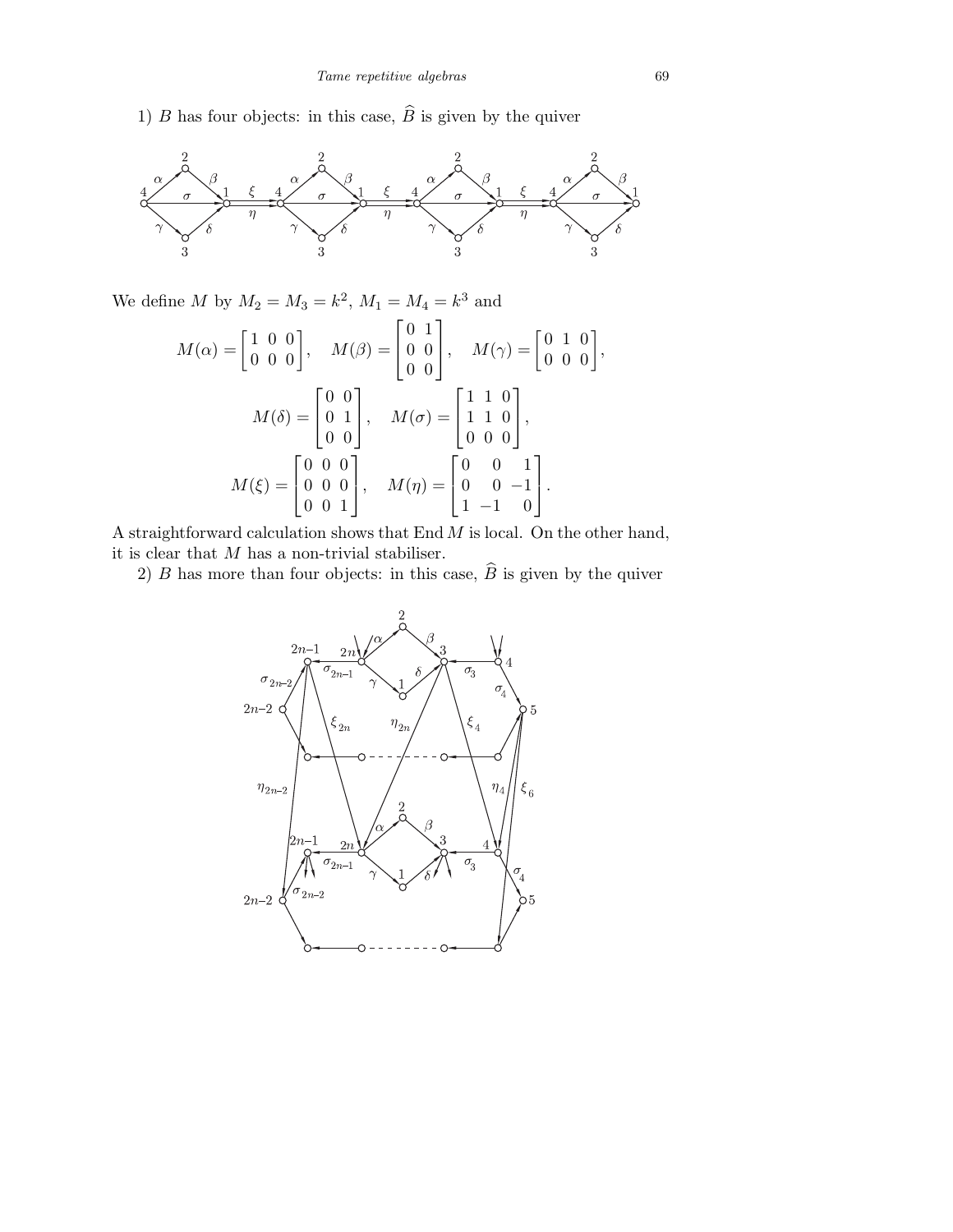We define M by  $M_3 = M_{2n} = k^3$ ,  $M_1 = M_2 = M_4 = \ldots = M_{2n-1} = k^2$  and

$$
M(\alpha) = \begin{bmatrix} 1 & 0 & 0 \\ 0 & 0 & 0 \end{bmatrix}, \quad M(\gamma) = \begin{bmatrix} 0 & 1 & 0 \\ 0 & 0 & 0 \end{bmatrix}, \quad M(\beta) = \begin{bmatrix} 0 & 1 \\ 0 & 0 \\ 0 & 0 \end{bmatrix},
$$
  
\n
$$
M(\delta) = \begin{bmatrix} 0 & 0 \\ 0 & 1 \\ 0 & 0 \end{bmatrix}, \quad M(\sigma_3) = \begin{bmatrix} 1 & 0 \\ 1 & 0 \\ 0 & 0 \end{bmatrix}, \quad M(\sigma_{2n-1}) = \begin{bmatrix} 1 & 1 & 0 \\ 0 & 0 & 0 \end{bmatrix},
$$
  
\n
$$
M(\sigma_j) = \begin{bmatrix} 1 & 0 \\ 0 & 0 \end{bmatrix} \quad (4 \le j \le 2n - 2),
$$
  
\n
$$
M(\eta_{2n}) = \begin{bmatrix} 0 & 0 & 1 \\ 0 & 0 & -1 \\ 1 & -1 & 0 \end{bmatrix}, \quad M(\xi_4) = \begin{bmatrix} 0 & 0 & 0 \\ 0 & 0 & 1 \\ 0 & 1 \end{bmatrix},
$$
  
\n
$$
M(\xi_{2n}) = \begin{bmatrix} 0 & 0 \\ 0 & 0 \\ 0 & 1 \end{bmatrix}, \quad M(\eta_{2n}) = \begin{bmatrix} 0 & 0 \\ 0 & 1 \\ 0 & 1 \end{bmatrix},
$$
  
\n
$$
M(\eta_{2j}) = \begin{bmatrix} 0 & 0 \\ 0 & 1 \end{bmatrix} \quad (3 \le j < n).
$$

Again, it is clear that  $M$  has a non-trivial stabiliser. It is not hard to prove that  $M$  is indecomposable.

**2.6.** LEMMA. Let  $B = C[M]$  be a one-point extension of a tame concealed algebra C of type  $\widetilde{\mathbb{D}}_n$   $(n \geq 4)$  by an indecomposable regular module of regular length 2 lying in a tube of rank  $n-2$ . Then  $\widehat{B}$  is not exhaustive.

Proof. It follows from 2.2 that we can assume  $B$  to be a one-point extension of a hereditary algebra  $H$  of type  $\widetilde{\mathbb{D}}_n$  by an indecomposable regular H-module M of regular length 2 lying in a tube of rank  $n-2$ . Further, we can assume that the quiver of  $H$  has the orientation given in [14, Tables]. We shall consider two cases:

a) Suppose first that  $n \geq 5$ . Then the dimension-vector of M is equal to

$$
\frac{1}{1} 2 1 \ldots 1 \frac{1}{1}, \frac{1}{1} 1 \ldots 1 2 \frac{1}{1}, \text{ or } \frac{0}{0} 0 \ldots 0 1 1 0 \ldots 0 \frac{0}{0}.
$$

If  $\underline{\dim} M = \frac{1}{1} 2 1 \ldots 1 \frac{1}{1}$ , then B contains a full subcategory of the type studied in 2.5. Therefore  $\hat{B}$  is not exhaustive.

If  $\underline{\dim} M = \frac{1}{1} 1 \dots 1 2 \frac{1}{1}$ , let *i* denote the extension point. Then  $S_i^- B$ contains a full subcategory of the type studied in 2.5, and therefore  $\widehat{B} \cong \widehat{S_i^{-}B}$ is not exhaustive.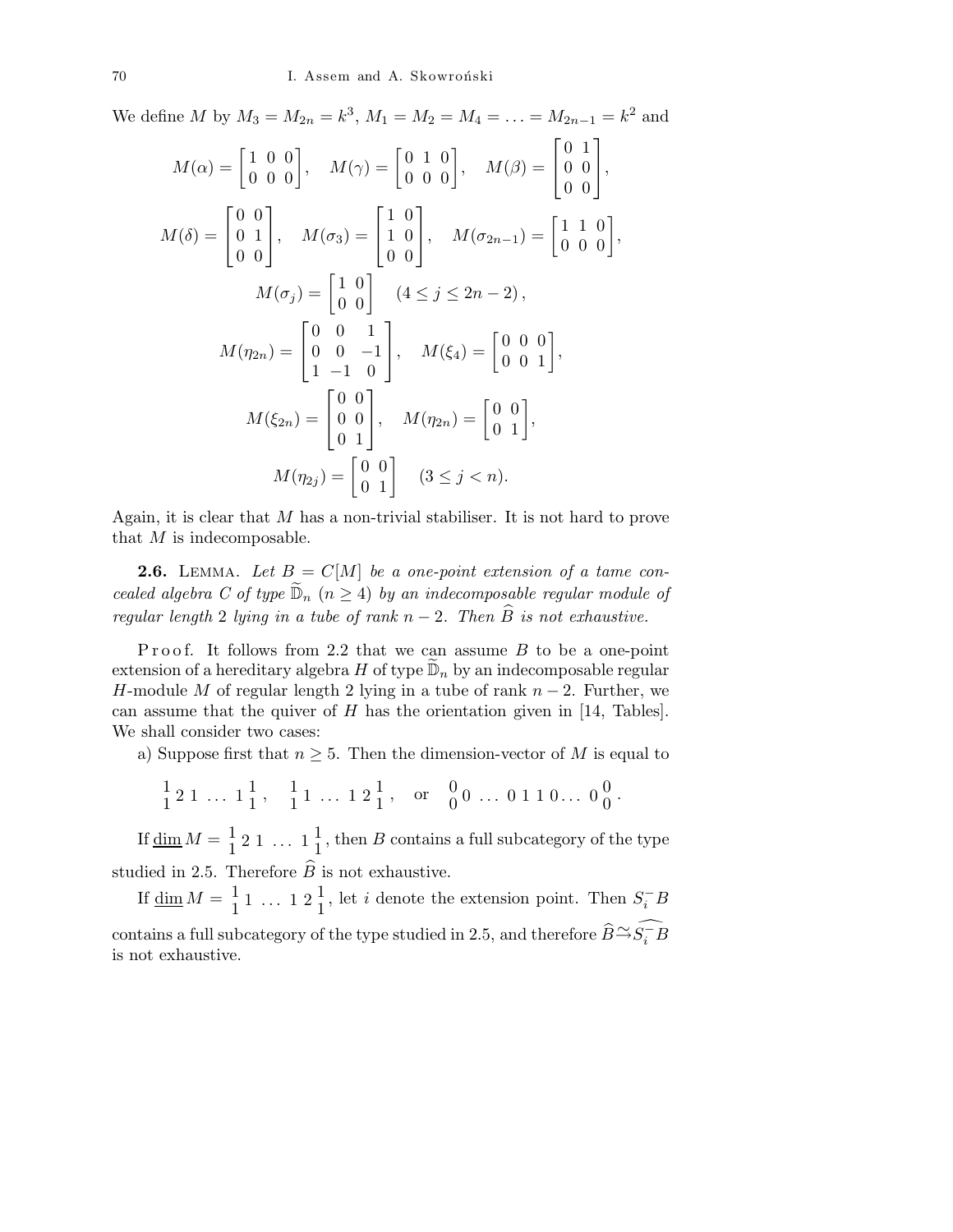If  $\underline{\dim} M = \begin{bmatrix} 0 & 0 & \dots & 0 & 1 & 1 & 0 & \dots & 0 \end{bmatrix}$ , then B contains a full subcategory K given by the quiver



bound by  $\gamma \lambda \delta = 0$ ,  $\gamma \lambda \varepsilon = 0$ . We shall show that K is not exhaustive. First, observe that  $\hat{K} \stackrel{\sim}{\rightarrow} \hat{D}$  for  $D = S_4^+ S_3^+ S_2^+ S_1^+ K$  given by the quiver



bound by  $\varrho \zeta = \xi \mu$ ,  $\xi \eta = \varrho \sigma$ . The full subcategory of D formed by the objects 1, 2, 5, 6 is hereditary of type  $\widetilde{A}_{2,2}$ . Then there exists a tilting module  $T_D$  with endomorphism algebra E given by the quiver



bound by  $\xi \alpha \beta = \xi \gamma \delta$ . Finally, E contains a full subcategory isomorphic to the category  $F$  given by the quiver



bound by  $\xi\mu = 0$ . By 2.4,  $\widehat{F}$  is not exhaustive. Consequently, by 2.2,  $\widehat{K} \xrightarrow{\sim} \widehat{D}$ is not exhaustive.

b) Suppose now  $n = 4$ . Then H has three tubes of rank 2.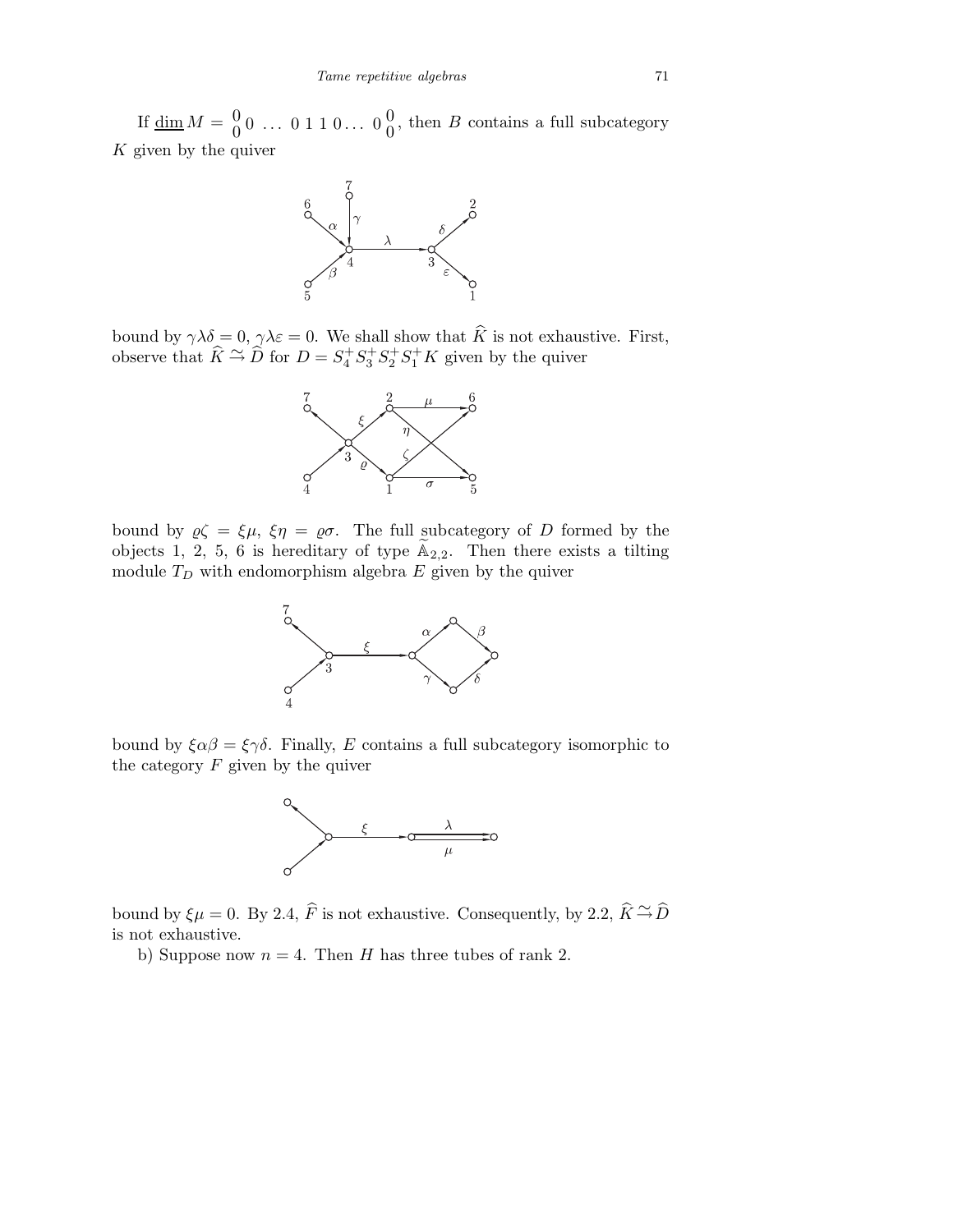If M lies in the tube containing the unique simple H-module that is regular, then either B or  $S_i^-B$  (with i the extension point) contains a full subcategory of the type studied in 2.5. If this is not the case, then  $B$  is, up to symmetry, given by a quiver containing two sinks  $i, j$  such that the full subcategory of  $S_i^+B$  consisting of all objects except j is not exhaustive by 2.3. The proof is now complete.

**2.7.** LEMMA. Let B be a gentle algebra with at least two cycles. Then  $\widehat{B}$  is not exhaustive.

P r o o f. The proof will be done in two steps. We shall first reduce the general case to four simple cases, then in each of these construct an indecomposable locally finite dimensional  $\widehat{B}$ -module with non-trivial stabiliser. Let  $B$  be a gentle algebra with at least two cycles. Replacing, if necessary,  $B$  by a full subcategory, we may assume that  $B$  is of one of the following forms:



Moreover, by  $[35]$ , B is triangular and any cycle in B satisfies the clock condition.

We shall first show that the only relations on a cycle in  $B$  may be assumed to occur at the points of intersection, that is, to have as midpoints those points of B having exactly three neighbours. Indeed, if this is not the case, then, by the clock condition, there exist on a cycle  $C$  in  $B$  two consecutive zero relations of opposite directions such that the midpoint of at least one of these relations is not a point of intersection. We may further assume (by duality) that two relations point towards each other. Let  $a_1$  and  $a_2$  denote the midpoints of these relations, and let w denote the walk on C between  $a_1$  and  $a_2$  containing the sinks of these zero relations. Then  $w$  contains a sink  $a$  (on  $C$ ). We claim that  $a$  may be assumed to be a sink in  $B$  as well. Indeed, suppose that this is not the case. Since B is triangular, there exists a path in B from  $a$  to a sink  $b$ in  $B$ :

$$
a = b_0 \to b_1 \to \ldots \to b_t = b
$$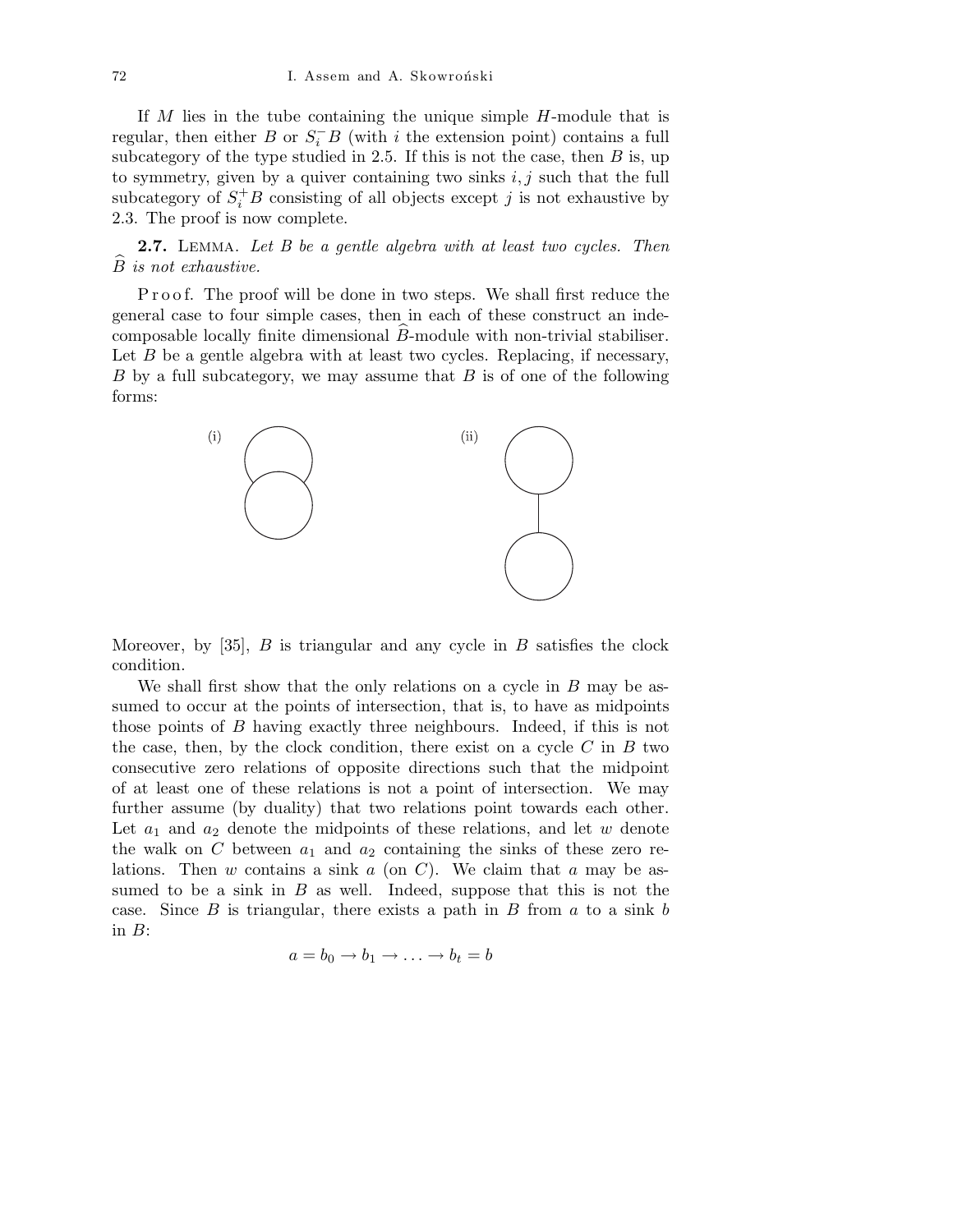$(t \geq 1)$ . Let  $B' = S_b^{\dagger} B$ . Then  $\widehat{B'} \stackrel{\sim}{\rightarrow} \widehat{B}$ . Since B is gentle,  $\widehat{B}$  is special biserial and consequently  $B'$  is gentle (by [5, 1.3]). Replacing, if necessary,  $B'$  by a full subcategory, we see that  $B'$  is of the same form as  $B$ , thus is gentle with two cycles. Also, the above procedure does not create new zero relations whose midpoints are not points of intersection. Moreover, there exists a path in  $B'$  from a to a sink  $b'$  in  $B$ :

$$
a = b'_0 \to b'_1 \to \ldots \to b'_s = b'
$$

with  $s < t$ . Applying inductively this procedure, we can assume that a is a sink in B. We can also suppose that  $B(a_1, a) \neq 0$ ,  $B(a_2, a) \neq 0$ . For, if this is not the case, then we apply a sequence of APR-tilts and cotilts corresponding to the points of  $w$  and, if  $B''$  denotes the endomorphism algebra of an APR-tilting or cotilting module, then  $B''$  is again gentle with two cycles and moreover,  $\widehat{B}^{\prime\prime}$  is exhaustive if and only if  $\widehat{B}$  is exhaustive (by 2.2). Let now  $B^* = S_a^+ B$ . Then  $\widehat{B^*} \stackrel{\sim}{\rightarrow} \widehat{B}$ . oreover, since B is gentle, so is  $\widehat{B}$  and consequently so is  $B^*$  (by [5, 1.3]). Replacing, if necessary,  $B^*$  by a full subcategory, we see that  $B^*$  is of the same form as  $B$ , thus  $B^*$  is gentle with two cycles, one of which,  $C'$ , say, containing  $a'$ ,  $a_1$ and  $a_2$ . Now C' has at least one zero relation less than C, namely any relation whose midpoint is not a point of intersection is erased, and no new relation whose midpoint is not a point of intersection appears as a result of the above procedure. By induction, we can thus suppose that the only relations on a cycle in  $B$  have as midpoints the points of intersection.

Next, we shall show that we can assume  $B$  to be of the form (i). Indeed, suppose that  $B$  is of the form (ii) and let  $w$  denote the walk linking the two cycles. Assume that  $w$  is bound. If  $w$  contains two consecutive zero relations of opposite directions, we can, as above, erase both of these relations. Thus we can suppose that all relations on  $w$  point in the same direction. Assume that they point towards the cycle  $C$ . Let  $K$  denote the full subcategory of B consisting of C together with all points x on w such that there is a non-zero path from  $x$  to  $C$ . Then, by [32, 4.9],  $K$  is a tilted algebra of type  $\mathbb{A}_m$  having a complete slice in its preinjective component. Let U be the slice module of a complete slice in  $mod K$ , considered as a B-module, and put  $T_B = U_B \oplus (\bigoplus_{y \notin K_0} P(y)).$  Then  $T_B$  is a tilting module and End  $T_B$  is of the same form as B, but the walk of  $\text{End }T_B$  corresponding to w has one zero relation less than  $w$ . We may thus assume that  $w$  is not bound. Applying a sequence of APR-tilts and cotilts, and passing to a full subcategory, we arrive at the case where  $w$  is of length zero, that is, where the two cycles intersect, so that  $B$  is of the form (i).

Applying now to  $B$  a sequence of APR-tilts and cotilts, we may assume that both cycles in  $B$  have the orientation in [14, Tables]. Then  $B$  contains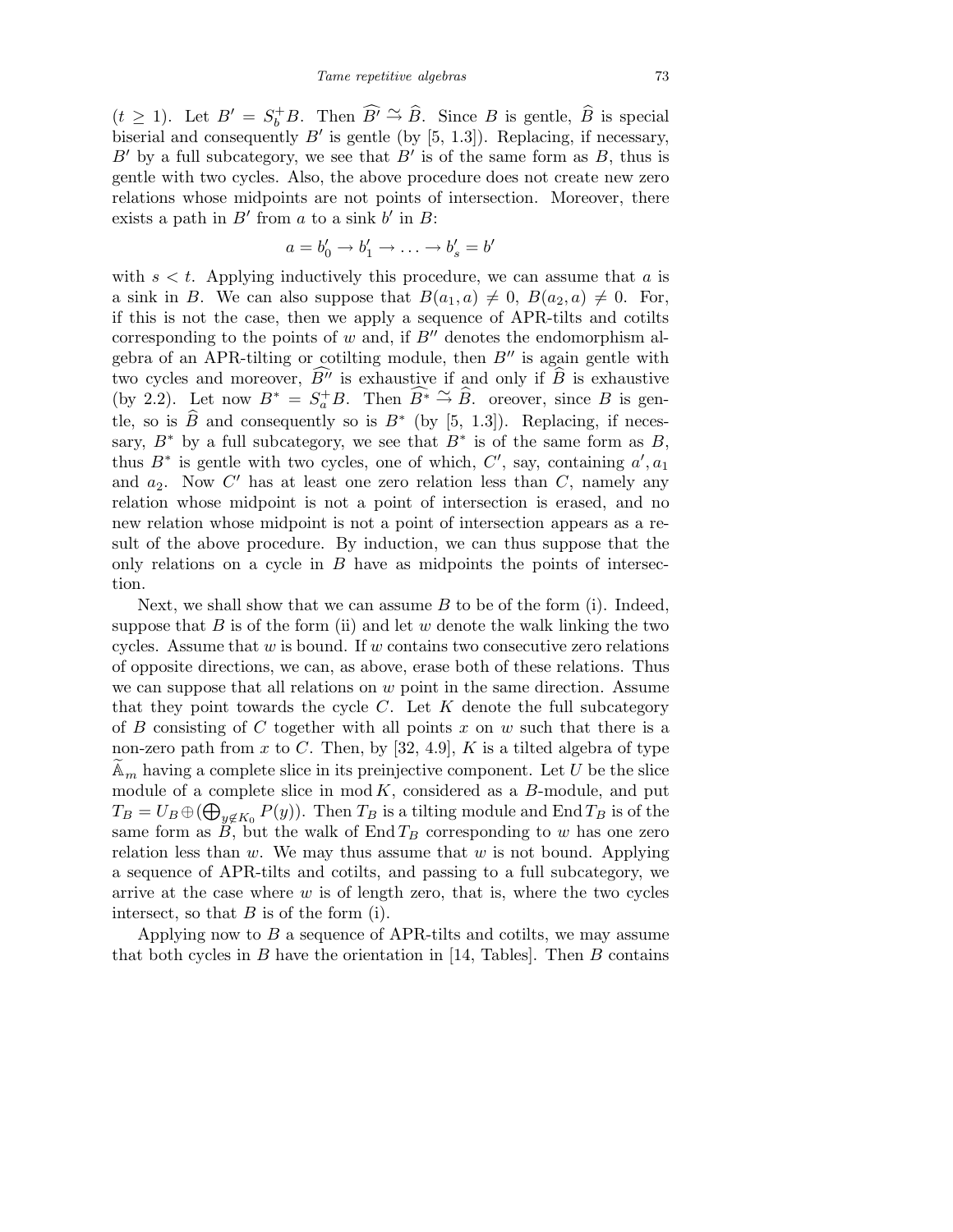a full subcategory of one of the following four forms:



bound by  $\lambda \gamma = 0$ ,  $\mu \delta = 0$  in each case. (a) In this case,  $\widehat{B}$  is given by the quiver



Then the locally finite dimensional  $\widehat{B}$ -module M defined by  $M_1 = M_4 = k^3$ ,  $M_2 = M_3 = M_5 = k^2$  and

$$
M(\alpha) = \begin{bmatrix} 0 & 1 & 0 \\ 0 & 0 & 1 \end{bmatrix}, \quad M(\beta) = \begin{bmatrix} 0 & 0 & 1 \\ 0 & 0 & 0 \end{bmatrix}, \quad M(\gamma) = \begin{bmatrix} 0 & 0 \\ 0 & 0 \\ 0 & 1 \end{bmatrix},
$$

$$
M(\delta) = \begin{bmatrix} 0 & 0 \\ 0 & 0 \\ 0 & 1 \end{bmatrix}, \quad M(\lambda) = \begin{bmatrix} 0 & 1 \\ 0 & 0 \end{bmatrix}, \quad M(\mu) = \begin{bmatrix} 0 & 1 \\ 0 & 0 \end{bmatrix}, \quad M(\zeta) = \begin{bmatrix} 0 & 1 \\ 0 & 0 \end{bmatrix},
$$

$$
M(\sigma) = \begin{bmatrix} 0 & 1 \\ 0 & 0 \end{bmatrix}, \quad M(\xi) = \begin{bmatrix} 1 & 0 & 0 \\ 0 & 1 & 0 \\ 0 & 0 & 0 \end{bmatrix}, \quad M(\eta) = \begin{bmatrix} 0 & 1 & 0 \\ 0 & 0 & 0 \\ 0 & 0 & 0 \end{bmatrix}
$$

has a non-trivial stabiliser. It is not hard to prove that  $M$  is indecomposable.

(b) In this case,  $\widehat{B}$  is given by the quiver

$$
\cdots \underbrace{\overbrace{\hspace{1.5cm}0\qquad \hspace{1.2cm}}\quad \overbrace{\hspace{1.5cm}0\qquad \hspace{1.2cm}}\quad \overbrace{\hspace{1.5cm}0\qquad \hspace{1.2cm}}\quad \overbrace{\hspace{1.5cm}0\qquad \hspace{1.2cm}}\quad \overbrace{\hspace{1.5cm}0\qquad \hspace{1.2cm}}\quad \overbrace{\hspace{1.5cm}0\qquad \hspace{1.2cm}}\quad \overbrace{\hspace{1.5cm}0\qquad \hspace{1.2cm}}\quad \overbrace{\hspace{1.5cm}0\qquad \hspace{1.2cm}}\quad \overbrace{\hspace{1.5cm}0\qquad \hspace{1.2cm}}\quad \overbrace{\hspace{1.5cm}0\qquad \hspace{1.2cm}}\quad \overbrace{\hspace{1.5cm}0\qquad \hspace{1.2cm}}\quad \overbrace{\hspace{1.5cm}0\qquad \hspace{1.2cm}}\quad \overbrace{\hspace{1.5cm}0\qquad \hspace{1.2cm}}\quad \overbrace{\hspace{1.5cm}0\qquad \hspace{1.2cm}}\quad \overbrace{\hspace{1.5cm}0\qquad \hspace{1.2cm}}\quad \overbrace{\hspace{1.5cm}0\qquad \hspace{1.2cm}}\quad \overbrace{\hspace{1.5cm}0\qquad \hspace{1.2cm}}\quad \overbrace{\hspace{1.5cm}0\qquad \hspace{1.2cm}}\quad \overbrace{\hspace{1.5cm}0\qquad \hspace{1.2cm}}\quad \overbrace{\hspace{1.5cm}0\qquad \hspace{1.2cm}}\quad \overbrace{\hspace{1.5cm}0\qquad \hspace{1.2cm}}\quad \overbrace{\hspace{1.5cm}0\qquad \hspace{1.2cm}}\quad \overbrace{\hspace{1.5cm}0\qquad \hspace{1.2cm}}\quad \overbrace{\hspace{1.5cm}0\qquad \hspace{1.2cm}}\quad \overbrace{\hspace{1.5cm}0\qquad \hspace{1.2cm}}\quad \overbrace{\hspace{1.5cm}0\qquad \hspace{1.2cm}}\quad \overbrace{\hspace{1.5cm}0\qquad \hspace{1.2cm}}\quad \overbrace{\hspace{1.5cm}0\qquad \hspace{1.2cm}}
$$

We define a locally finite dimensional module M by  $M_1 = M_2 = M_3 = k^3$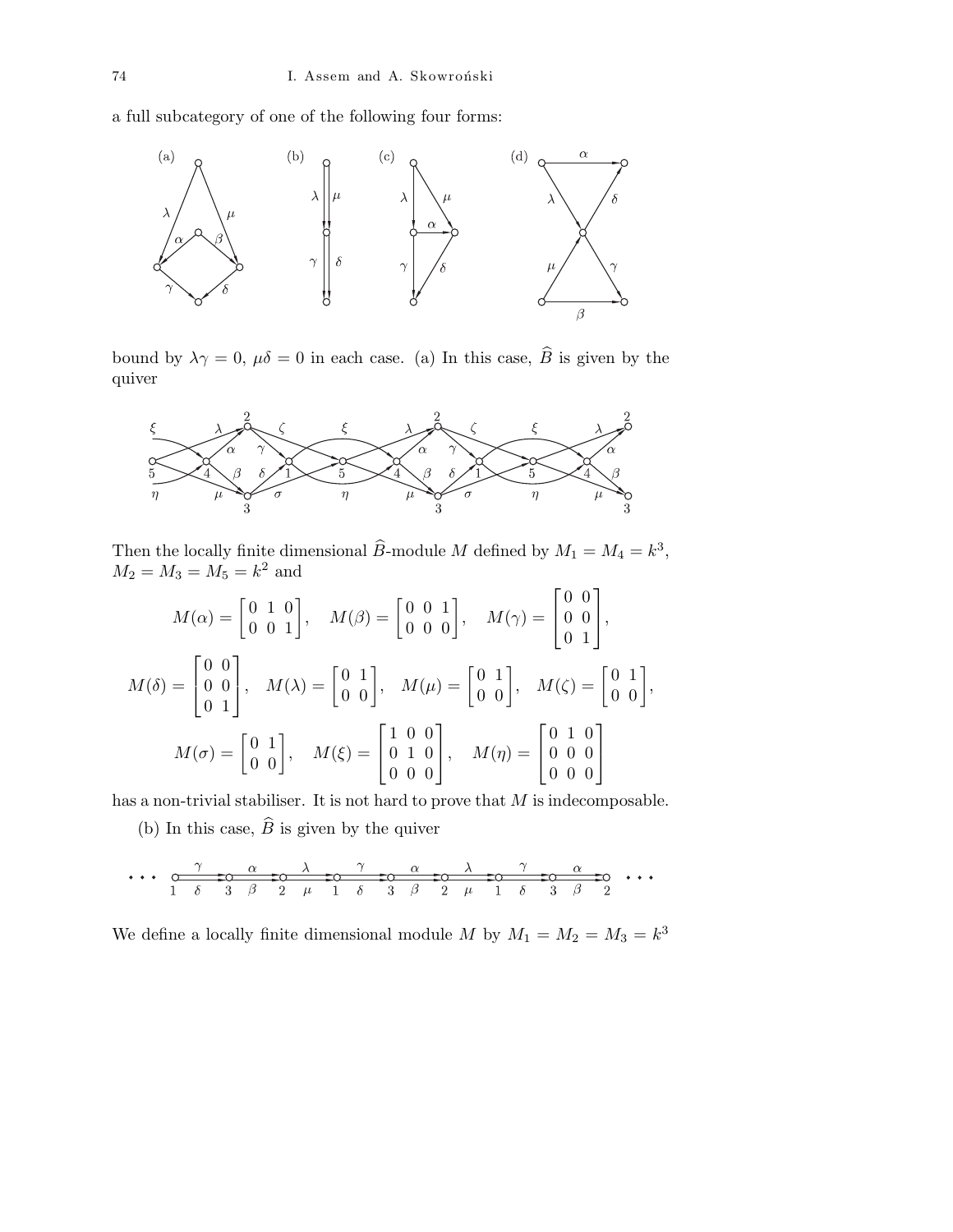and

$$
M(\lambda) = \begin{bmatrix} 1 & 0 & 0 \\ 0 & 0 & 1 \\ 0 & 0 & 0 \end{bmatrix}, \quad M(\mu) = \begin{bmatrix} 0 & 0 & 1 \\ 0 & 0 & 0 \\ 0 & 0 & 0 \end{bmatrix}, \quad M(\gamma) = \begin{bmatrix} 0 & 0 & 1 \\ 0 & 0 & 0 \\ 0 & 0 & 0 \end{bmatrix},
$$

$$
M(\delta) = \begin{bmatrix} 0 & 1 & 0 \\ 0 & 0 & 1 \\ 0 & 0 & 0 \end{bmatrix}, \quad M(\alpha) = \begin{bmatrix} 0 & 0 & 1 \\ 0 & 1 & 0 \\ 0 & 0 & 0 \end{bmatrix}, \quad M(\beta) = \begin{bmatrix} 0 & 0 & 0 \\ 0 & 0 & 1 \\ 0 & 0 & 0 \end{bmatrix}.
$$

Clearly,  $M$  has a non-trivial stabiliser. It is not hard to prove that  $M$  is indecomposable.

(c) In this case,  $\widehat{B}$  is given by the quiver



We define a locally finite dimensional module M by  $M_1 = M_2 = M_3 =$  $M_4 = k^2$  and

$$
M(\alpha) = \begin{bmatrix} 0 & 1 \\ 0 & 0 \end{bmatrix}, \quad M(\gamma) = \begin{bmatrix} 0 & 1 \\ 0 & 0 \end{bmatrix}, \quad M(\delta) = \begin{bmatrix} 0 & 1 \\ 0 & 0 \end{bmatrix}, \quad M(\lambda) = \begin{bmatrix} 0 & 1 \\ 0 & 0 \end{bmatrix},
$$

$$
M(\mu) = \begin{bmatrix} 0 & 1 \\ 0 & 0 \end{bmatrix}, \quad M(\xi) = \begin{bmatrix} 0 & 1 \\ 0 & 0 \end{bmatrix}, \quad M(\eta) = \begin{bmatrix} 0 & 1 \\ 0 & 0 \end{bmatrix}, \quad M(\sigma) = \begin{bmatrix} 0 & 1 \\ 0 & 0 \end{bmatrix}.
$$

Clearly,  $M$  has a non-trivial stabiliser. It is not hard to prove that  $M$  is indecomposable.

(d) In this case,  $\widehat{B}$  is given by the quiver



We define a locally finite dimensional module  $M$  by

$$
M_1 = M_2 = k, \quad M_3 = M_4 = M_5 = k^2,
$$
  
\n
$$
M(\alpha) = 0, \quad M(\beta) = 1, \quad M(\gamma) = [1 \ 0], \quad M(\eta) = 0, \quad M(\sigma) = 0,
$$
  
\n
$$
M(\delta) = \begin{bmatrix} 1 & 0 \\ 0 & 0 \end{bmatrix}, \quad M(\lambda) = \begin{bmatrix} 0 & 0 \\ 0 & 1 \end{bmatrix}, \quad M(\mu) = \begin{bmatrix} 0 \\ 1 \end{bmatrix},
$$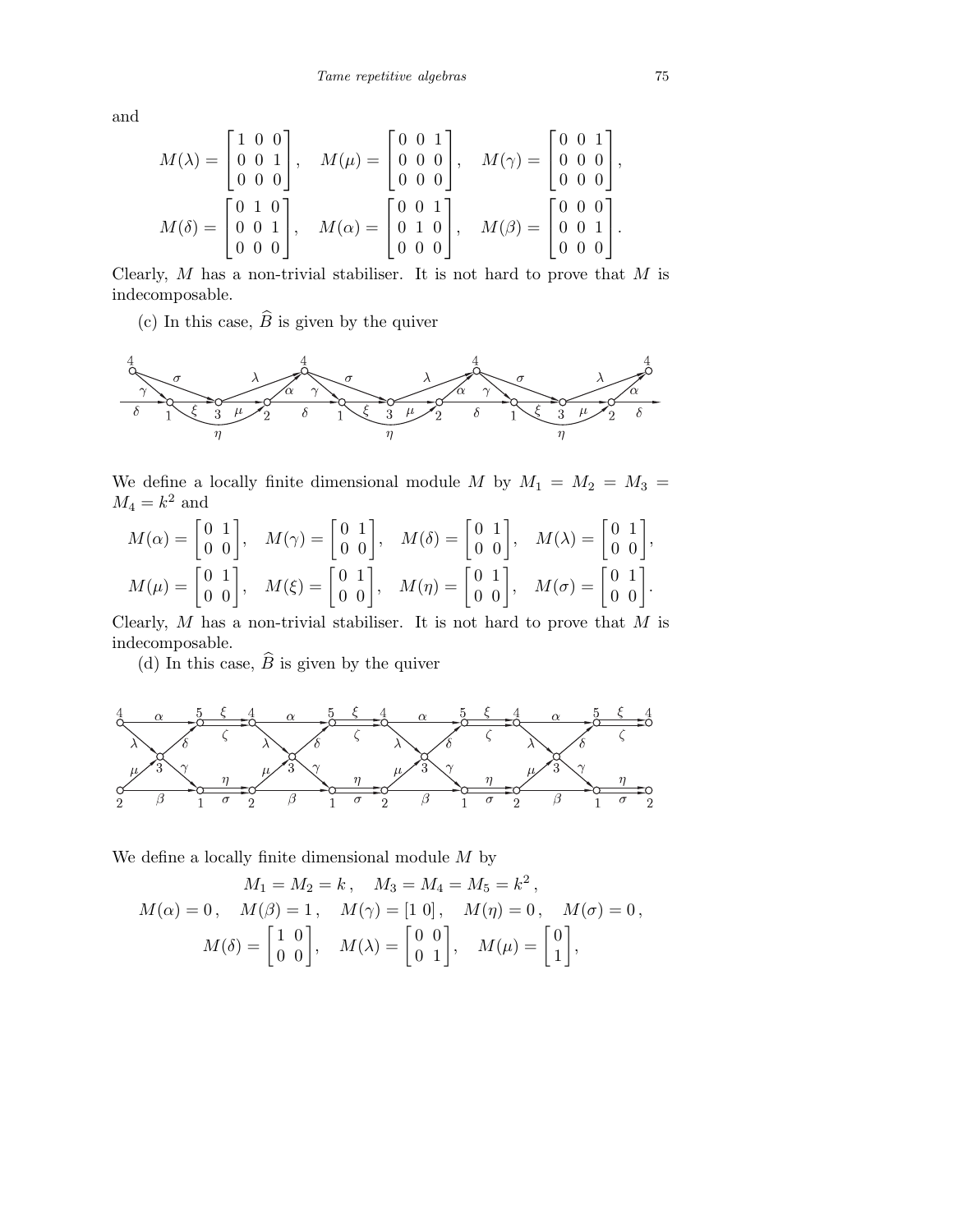76 I. Assem and A. Skowroński

$$
M(\xi)=\left[\begin{matrix} 1&0\\0&1\end{matrix}\right],\quad M(\zeta)=\left[\begin{matrix} 0&1\\0&0\end{matrix}\right].
$$

Clearly,  $M$  has a non-trivial stabiliser. It is not hard to prove that  $M$  is indecomposable. The proof is now complete.

**2.8.** LEMMA. Let B be a cycle bound by zero relations and such that  $\widehat{B}$ is tame and exhaustive. Then B is gentle and satisfies the clock condition.

P r o o f. To prove the gentleness of B, we repeat the proof of  $[6, 4.5]$ , using 2.3. The clock condition then follows from [5, 1.3].

2.9. LEMMA. Let B be an algebra given by a gentle cycle, and let  $D = B[M]$  be a one-point extension of B by a B-module M such that all the simple direct summands of the top of M are isomorphic. Assume that D is not simply connected and that  $\hat{D}$  is tame and exhaustive. Then D is gentle and the extension point is connected to B by exactly one arrow.

P r o o f. We repeat the proof of  $[6, 4.6]$ , using 2.3, 2.8 and  $[5, 1.3]$ .

# 3. Proofs of our theorems

**3.1.** Proof of Theorem  $(A)$ . If A is an iterated tilted algebra of type  $\mathbb{A}_m$  then, by [5], A is not simply connected. On the other hand, by [7],  $\widehat{A}$  is tame and locally support-finite. Consequently,  $\widehat{A}$  is exhaustive. Now assume conversely that  $A$  is not simply connected, and that  $\overline{A}$  is tame and exhaustive. By [35, Theorem 1], A is triangular. There exists a presentation  $A \to kQ/I$  such that the fundamental group of the bound quiver  $(Q, I)$  is not trivial. Then  $(Q, I)$  contains a closed walk w which is not contractible and is minimal with respect to the number of edges. In particular, it contains no pairs of the forms  $\alpha \alpha^{-1}$  or  $\alpha^{-1} \alpha$  ( $\alpha \in Q_1$ ). Moreover, if w has more than two vertices, then 2.7 and the tameness of  $\widehat{A}$  imply that w does not contain double arrows. Let  $C$  denote the subcategory of  $A$  consisting of the objects and morphisms of w. Then we prove exactly as in  $[6, \S_5]$  using 2.1 to 2.9 and [35, Theorem 1] that C is a full convex subcategory of A and that A is a gentle category with a unique cycle C satisfying the clock condition. Consequently, by [5], A is an iterated tilted algebra of type  $\mathbb{A}_m$ .

**3.2.** Proof of Theorem (B). (iv) $\Rightarrow$ (iii). If A is tilting-cotilting equivalent to a hereditary algebra of Dynkin type  $\overrightarrow{\Delta}$  then, by [22], it is iterated tilted of Dynkin type  $\overline{\Delta}$ . Consequently, by [3, 3.2], there exist a tilted algebra B of Dynkin type  $\overrightarrow{\Delta}$  and a  $(\nu_B)$ -reflection sequence of sinks  $i_1, \ldots, i_t$  such that  $A \stackrel{\sim}{\rightarrow} S_{i_t}^+$  $i_t^{\dagger} \ldots S_{i_1}^{\dagger} B$ . In particular,  $\widehat{A} \stackrel{\sim}{\rightarrow} \widehat{B}$ . Assume now that A is tilting-cotilting equivalent to a hereditary algebra of Euclidean type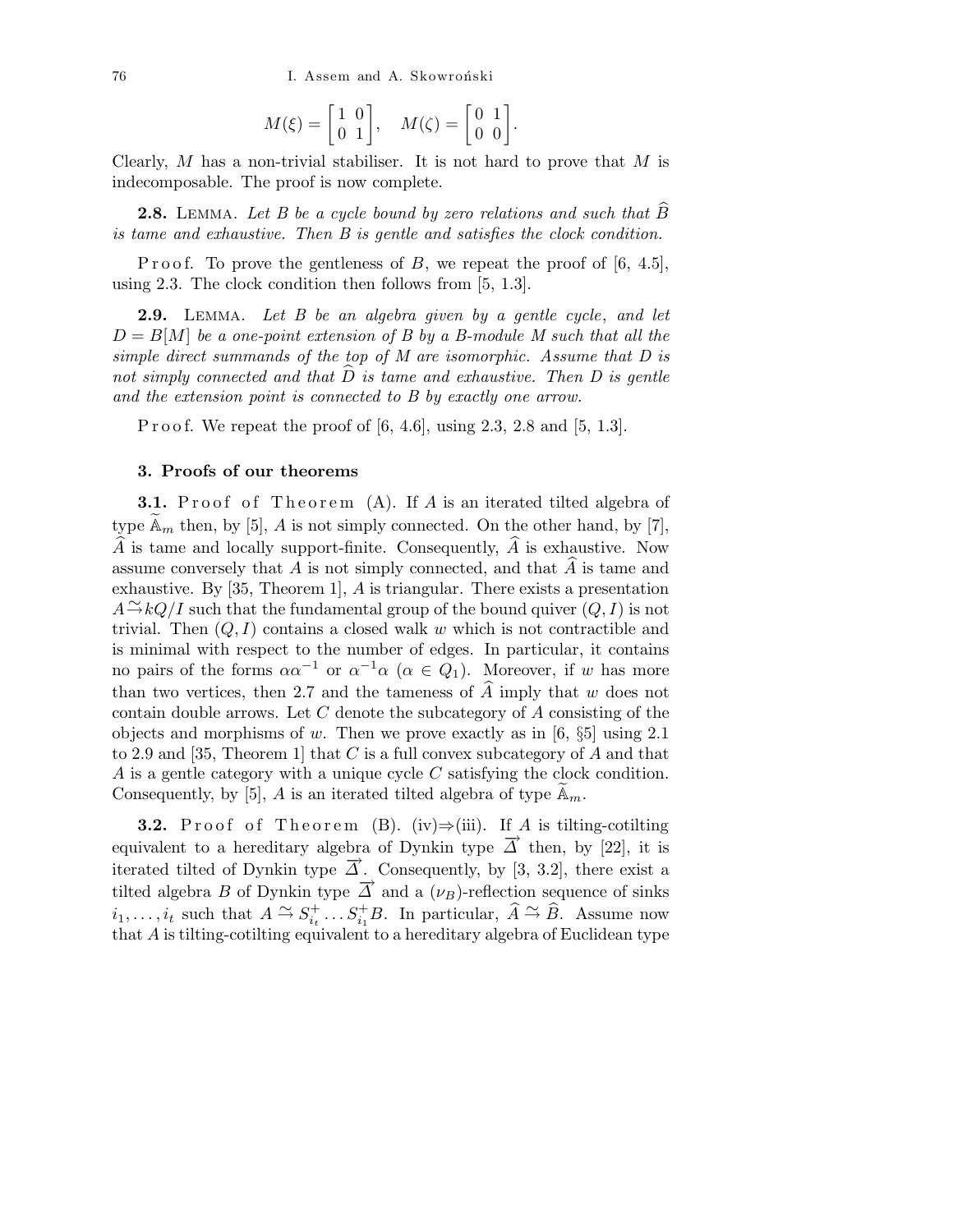(respectively, to a tubular canonical algebra). If  $A$  is representation-finite and is not simply connected then, by [6], it is iterated tilted of type  $\mathbb{A}_m$  $(m \geq 1)$ . It then follows from [5] that, by applying a sequence of reflections to the sources and sinks of the unique cycle, there exists a representationinfinite iterated tilted algebra A' of the same type such that  $\hat{A} \cong \hat{A}'$ . On the other hand, if  $A$  is representation-finite and simply connected, then, by [4, 3.4], there exists a representation-infinite simply connected algebra  $A'$ obtained from A by a sequence of reflections, such that  $\widehat{A} \cong \widehat{A'}$ . We may thus assume from the start that  $A$  is representation-infinite. It then follows from  $[7, 2.5]$  that A is a domestic (respectively, tubular) branch enlargement of a tame concealed algebra. Also, by [4, 2.6], there exists a truncated branch extension, that is, a tilted algebra of Euclidean type (respectively, a tubular algebra) which is obtained from  $A$  by a sequence of reflections. Therefore  $\widehat{A} \stackrel{\sim}{\rightarrow} \widehat{B}$  and we are done.

(iii)⇒(ii). If B is a tilted algebra of Dynkin type then, by [3],  $\widehat{B}$  is locally representation-finite and hence tame and locally support-finite. If B is a tilted algebra of Euclidean type, then, by [4],  $B$  is domestic (hence tame) and locally support-finite. Finally, if  $B$  is a tubular algebra, then, by [30],  $B$  is of polynomial growth (hence tame) and locally support-finite.

 $(ii) \Rightarrow (i)$ . The local support-finiteness of a repetitive algebra implies its exhaustibility.

(i)⇒(iv). Let A be such that  $\hat{A}$  is tame and exhaustive. If A is not simply connected then, by Theorem (A), A is iterated tilted of type  $\mathbb{A}_m$ . We may thus assume that  $A$  is simply connected. If  $A$  is iterated tilted of Dynkin type, we are done. Otherwise, if  $A$  is representation-finite, there exists a  $(\nu_A)$ -reflection sequence of sinks  $i_1, \ldots, i_t$  such that  $S_{i_t}^+$  $s_{i_{t-1}}^+ \ldots s_{i_1}^+ A$ is representation-finite, but  $B = S_{i}^{+}$  $i_t^{\dagger} \dots S_{i_1}^{\dagger}A$  is representation-infinite and simply connected, by [4, 3.4]. Thus  $\widetilde{B} \to A$  and A and B are tilting-cotilting equivalent. We may thus assume from the start that  $A$  is representationinfinite and simply connected. We shall prove that A either is iterated tilted of type  $\widetilde{\mathbb{D}}_n$   $(n \geq 4)$  or  $\widetilde{\mathbb{E}}_p$   $(p = 6, 7, 8)$  or is tilting-cotilting equivalent to a tubular canonical algebra, by showing that A is either a domestic or a tubular branch enlargement of a tame concealed algebra. A direct application of [7, 2.5] will then complete the proof. We shall proceed as in [7, §4], applying 2.1 to 2.9.

3.3. Lemma. A contains a tame concealed convex full subcategory C.

P r o o f. As [7, 4.3], using 2.4, 2.8 and the tameness of  $\widehat{A}$ .

**3.4.** LEMMA. Let  $B = C[M]$  be a one-point extension of C which is a full subcategory of A. Then M is a simple regular C-module.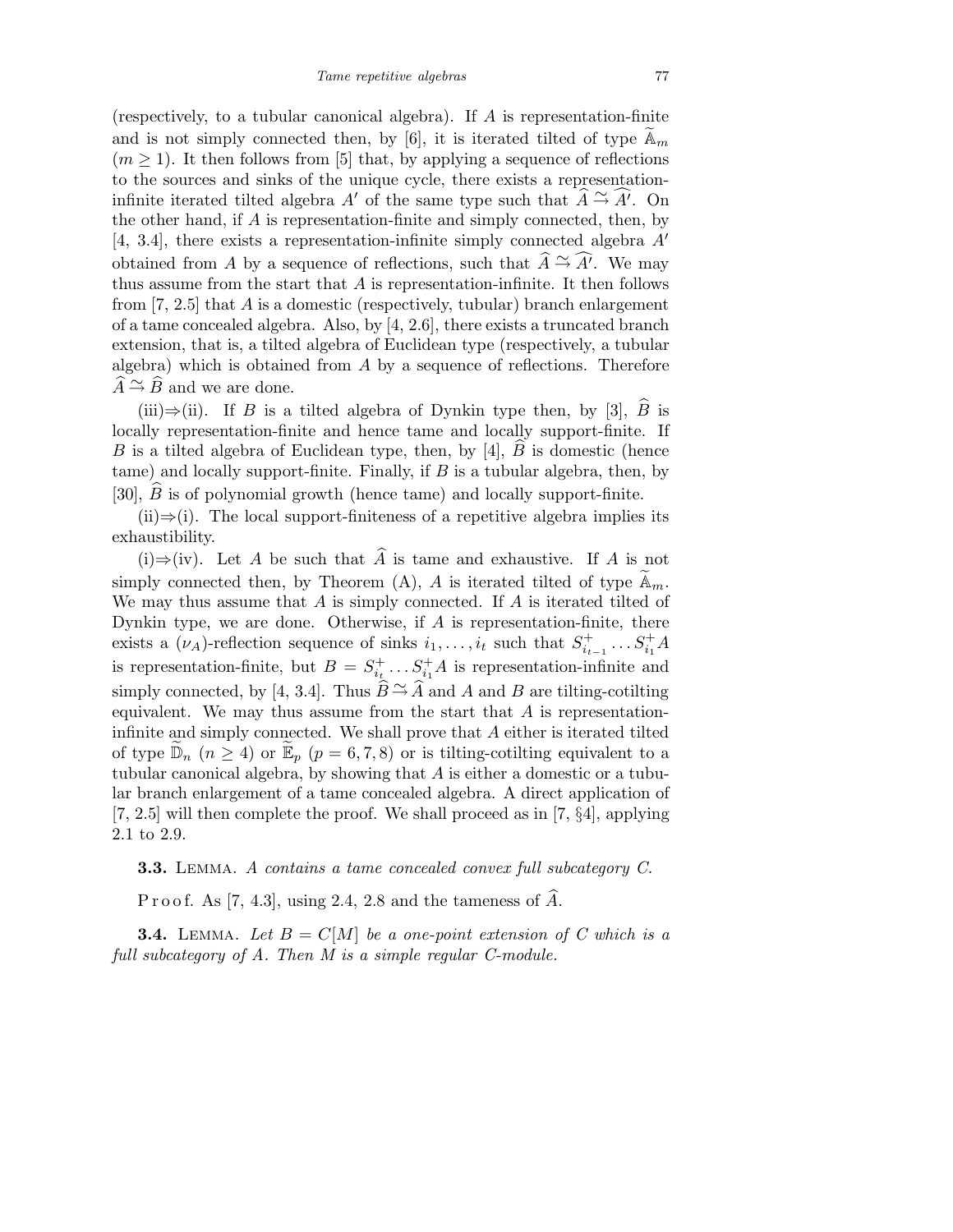P r o o f. Since  $\widehat{B}$  is a full subcategory of  $\widehat{A}$ , it is tame and exhaustive. Then, as in [7, 4.4], we show that  $M$  is regular of regular length at most two with non-isomorphic regular composition factors. By 2.1, we may assume that C is hereditary having the orientation in [14, Tables]. If C is of type  $\mathbb{E}_p$  $(p = 6, 7, 8)$  then M is simple regular (because  $\widehat{B}$  is tame). If C is of type  $\widetilde{A}_m$  $(m \ge 1)$ , then M is simple regular by 2.3 and 2.7. Assume thus that C is of type  $\mathbb{D}_n$  ( $n \geq 4$ ). It follows from 2.6 that M is not regular indecomposable of regular length two lying in a tube of rank  $n-2$ . Further, since  $\widehat{B}$  is tame, M is not indecomposable of regular length two lying in a tube of rank two, nor is it the direct sum of two non-isomorphic simple regular modules, at least one of which lies in a tube of rank two. Therefore, we only need to consider the case where  $M$  is the direct sum of two non-isomorphic simple regular modules lying in the tube of rank  $n-2$ . We shall show that in this case,  $\overline{B}$  is not exhaustive. It follows from [14, Tables] that  $\overline{B}$  contains a full subcategory  $D$  of one of the forms:



bound respectively by  $\alpha\beta = 0$ ,  $\alpha\beta = \gamma\delta$  and  $\alpha\beta\epsilon = 0$  (the last case appears only if  $n = 4$ ). In the first two cases, it follows respectively from 2.8 and 2.5 that  $\widehat{B}$  is not exhaustive. In the third, let i denote the sink of D. Then  $E = S_i^+ D$  is a one-point extension of a hereditary algebra of type  $\widetilde{A}_m$  by an indecomposable regular module of regular length two, and  $\hat{E} \cong \hat{D}$  is a full subcategory of  $\hat{B}$ . Then 2.3 yields a contradiction to the exhaustibility of  $B.$  Hence  $M$  is simple regular.

**3.5.** LEMMA. Let  $B = C[M]$  be a one-point extension of C by a simple regular C-module M. Then  $D = B[M]$  is not a full subcategory of  $\widehat{A}$ .

P r o o f. Suppose that D is a full subcategory of  $\widehat{A}$ . We may, as in 3.4, assume that  $C$  is hereditary having the orientation given in [14, Tables]. Since  $\widehat{D}$  is tame, it follows from [31, 3.5] that C is either of type  $\widetilde{A}_m$   $(m \ge 1)$ or  $\mathbb{D}_n$  ( $n \geq 4$ ) and in the latter case, M belongs to a tube of rank  $n-2$ .

Let a denote the extension point of C in  $B = C[M]$  and b the extension point of B in  $D = B[M]$ . Then  $E = S_a^- D = ([M]C)[M]$  is also a full subcategory of  $\hat{A}$ . Moreover,  $B' = [M]C$  is, by [32, 4.9], a tilted algebra of Euclidean type  $\widetilde{\mathbb{A}}_m$  or  $\widetilde{\mathbb{D}}_n$ , respectively, having a complete slice in its preprojective component. Let  $U$  be the slice module of such a complete slice, considered as an E-module, and  $H = \text{End } U$ . Then  $T_E = U \oplus P(b)$  is a tilting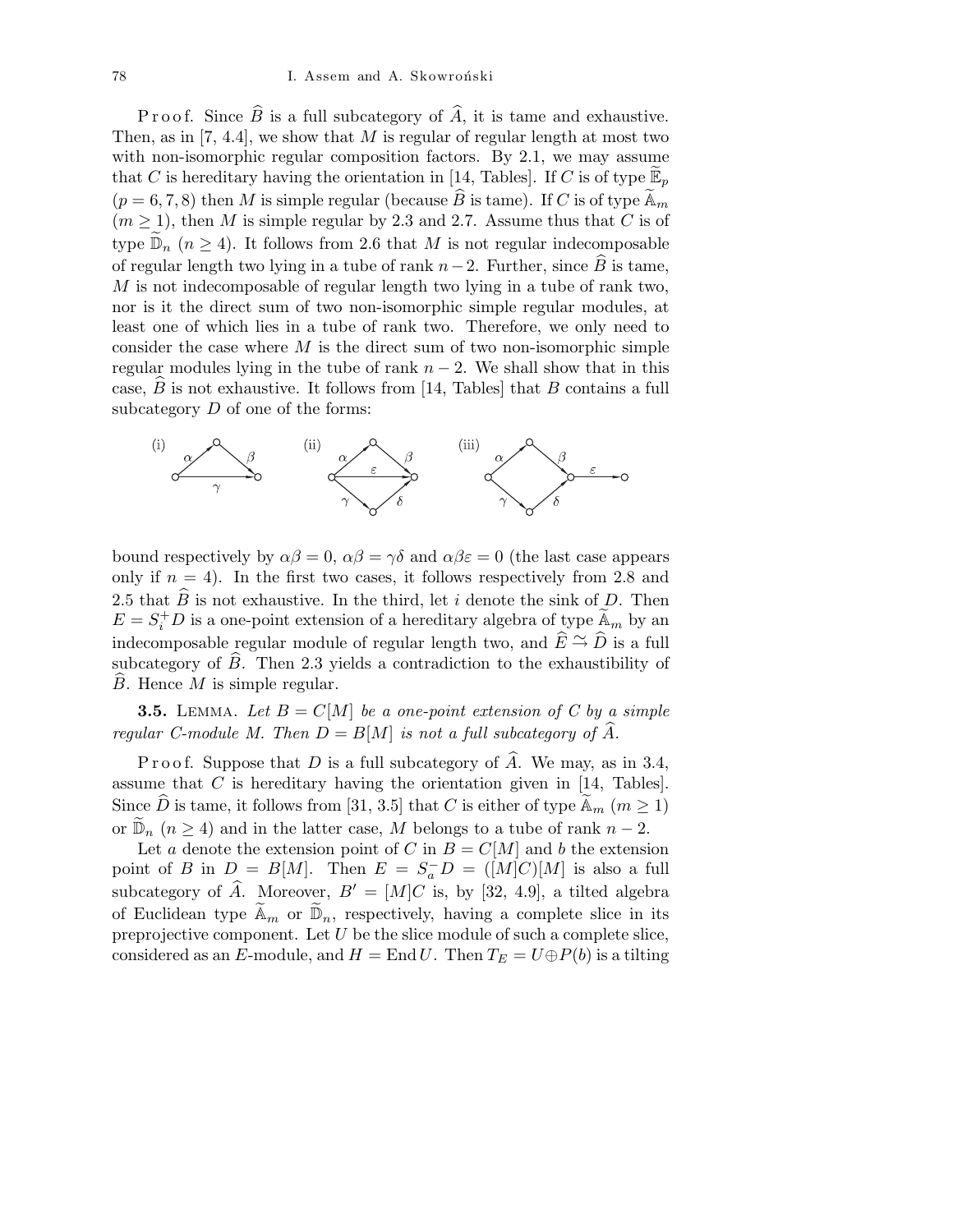module with endomorphism algebra  $F = H[\text{Hom}_{B'}(U, M)]$ . Moreover, since  $\widehat{E} \stackrel{\sim}{\rightarrow} \widehat{D}$  is exhaustive, then so is  $\widehat{F}$ , by 2.2. It is not hard to see that  $\text{Hom}_{B'}(U, M)$  is a regular indecomposable H-module of regular length two. Moreover, if H is of type  $\mathbb{D}_{n+1}$ , then  $\text{Hom}_{B'}(U)$  lies in the tube of rank  $n-1$ . We thus obtain a contradiction by 2.3 and 2.6, respectively. Therefore  $D$  is not a full subcategory of  $A$ .

**3.6.** LEMMA. Let  $B = C[M]$  be a one-point extension of C by a simple regular C-module M, with extension point a, and let  $D = B[X]$  be a one-point extension of B with extension point b. Suppose that D is a full subcategory of A and let N be an indecomposable direct summand of X containing  $S(a)$  in its top. Then either  $N \stackrel{\sim}{\rightarrow} P(a)_B$  or  $N \stackrel{\sim}{\rightarrow} S(a)_B$ .

P r o o f. Repeat the proof of  $[7, 4.6]$  using 3.4.

**3.7.** LEMMA. A does not contain a full subcategory K of the form



where the full subcategory formed by the objects  $a_t, b, c, d$  is hereditary.

P r o o f. Suppose that A contains such a full subcategory  $K$ . Replacing, if necessary, K by a full subcategory, we can assume that the walk  $a_1$  $a_2$  — ... —  $a_t$  — c has radical square zero, the restriction of rad  $P(a_2)$  to C is zero, and finally, by duality, that  $a_1$  is an extension point. By 3.4, the largest C-submodule M of  $P(a_1)<sub>K</sub>$  is a simple regular C-module. Hence  $\widehat{A}$  contains a full subcategory  $\widehat{L}$ , where L has the same form as K but in which the radical square zero walk  $a_1 - a_2 - \ldots - a_t - c$  is not bound and the edge  $a_1 - a_2$  is oriented as  $a_1 \rightarrow a_2$ . Since  $\widehat{A}$  is tame and exhaustive, L is tame and  $\tilde{L}$  is exhaustive. We may also assume that the edge  $c-d$ is oriented as  $c \leftarrow d$  (for, if this is not the case, we apply an APR-tilting module to the vertex  $d$ , and the endomorphism algebra  $L'$  is again tame with  $L'$  exhaustive, by 2.2). Since  $L$  is tame, it follows, as in 3.5, that  $C$ is either of type  $\widetilde{A}_m$  or of type  $\widetilde{\mathbb{D}}_n$ . If C is of type  $\widetilde{A}_m$ , then 2.4 yields a contradiction to the exhaustibility of  $\widehat{L}$ . If C is of type  $\widetilde{\mathbb{D}}_n$ , then the simple regular module M lies in a tube of rank  $n-2$ . Now the full subcategory E of L consisting of all objects of L except d is such that  $L = E[P(c)]$ . Let  $F = S_d^- L$ . Then  $F = [P(c)]E$ . Now, by [32, 4.9], E is a tilted algebra of type  $\widetilde{\mathbb{D}}_n$  having a complete slice in its preprojective component. Let U be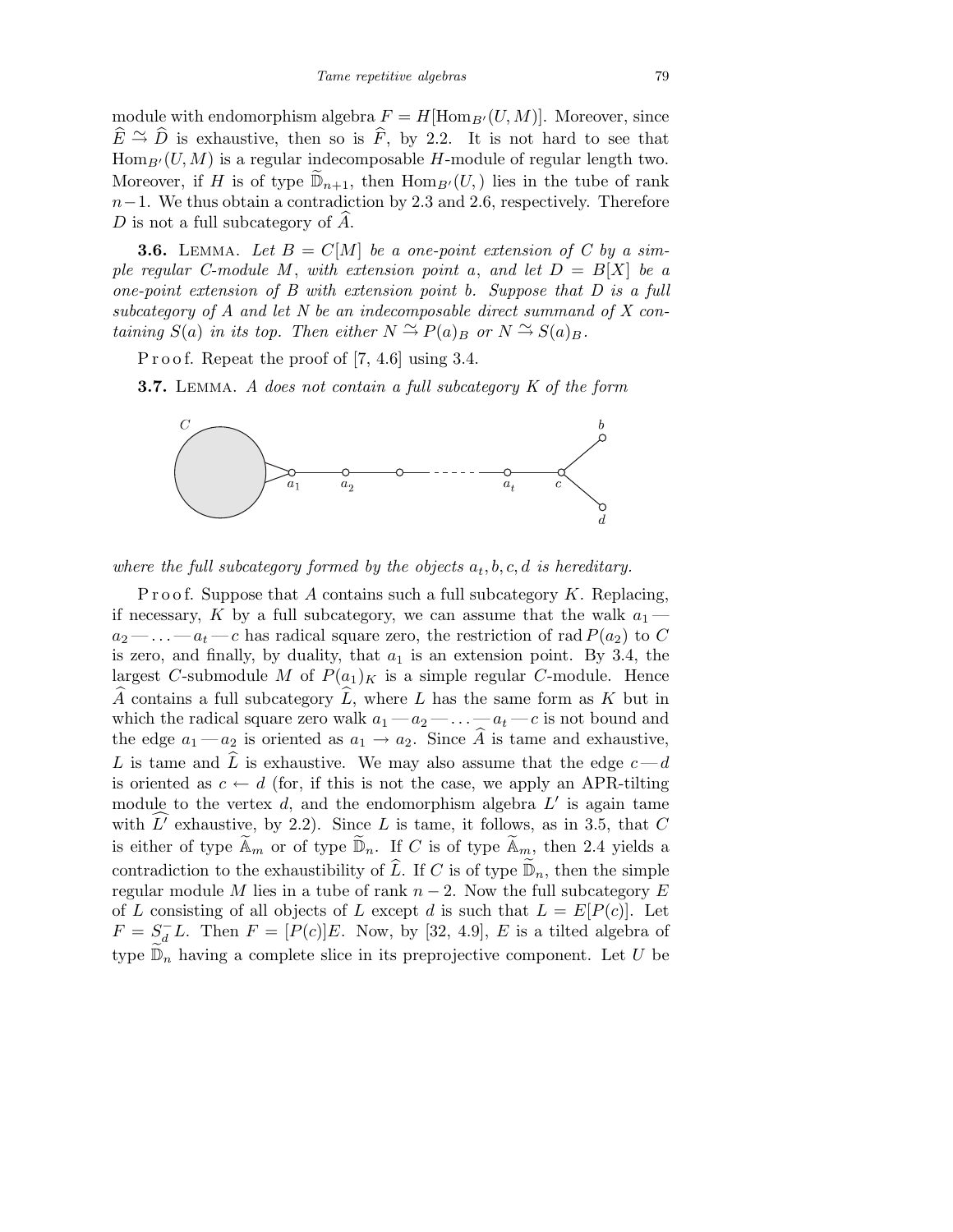the slice module of such a complete slice, considered as an F-module, and  $H = \text{End } U$ . Then  $T_F = U \oplus I(d')$  is a cotilting module with endomorphism algebra  $F' = \text{End } T_F = [\text{Hom}_E(P(c), U)]H$ . Again, by 2.2,  $\widehat{F'}$  is exhaustive. However, H is hereditary of type  $\widetilde{\mathbb{D}}_q$ ,  $q > n$ , and the coextension module  $\text{Hom}_E(P(c), U)$  is an indecomposable regular H-module of regular length two lying in the tube of rank  $q - 2$ . This contradicts 2.6.

**3.8.** LEMMA. A does not contain a full subcategory B of the form



where  $\Gamma$  is a non-commutative cycle.

P r o o f. Suppose that B is a full subcategory of A. Then  $\widehat{B}$  is tame and exhaustive. Moreover, by 3.7, the full subcategory of B consisting of all objects outside C is bound only by zero relations. Thus  $B$  is not simply connected. Since, by [5], B is clearly not iterated tilted of type  $\mathbb{A}_m$ , we obtain a contradiction to Theorem (A).

**3.9.** LEMMA. Let a and b be two objects of  $A$  outside  $C$ , each of them connected to  $C$  by an edge. Then any walk in  $A$  connecting a and b must intersect C.

P r o o f. Suppose there is a walk  $a = c_0 - c_1 - \ldots - c_s = b$  in A which does not intersect C. We shall deduce a contradiction to our hypotheses on A. As in  $[7, 4.9]$ , using 3.8 above, we may assume that A contains a full subcategory B of the form

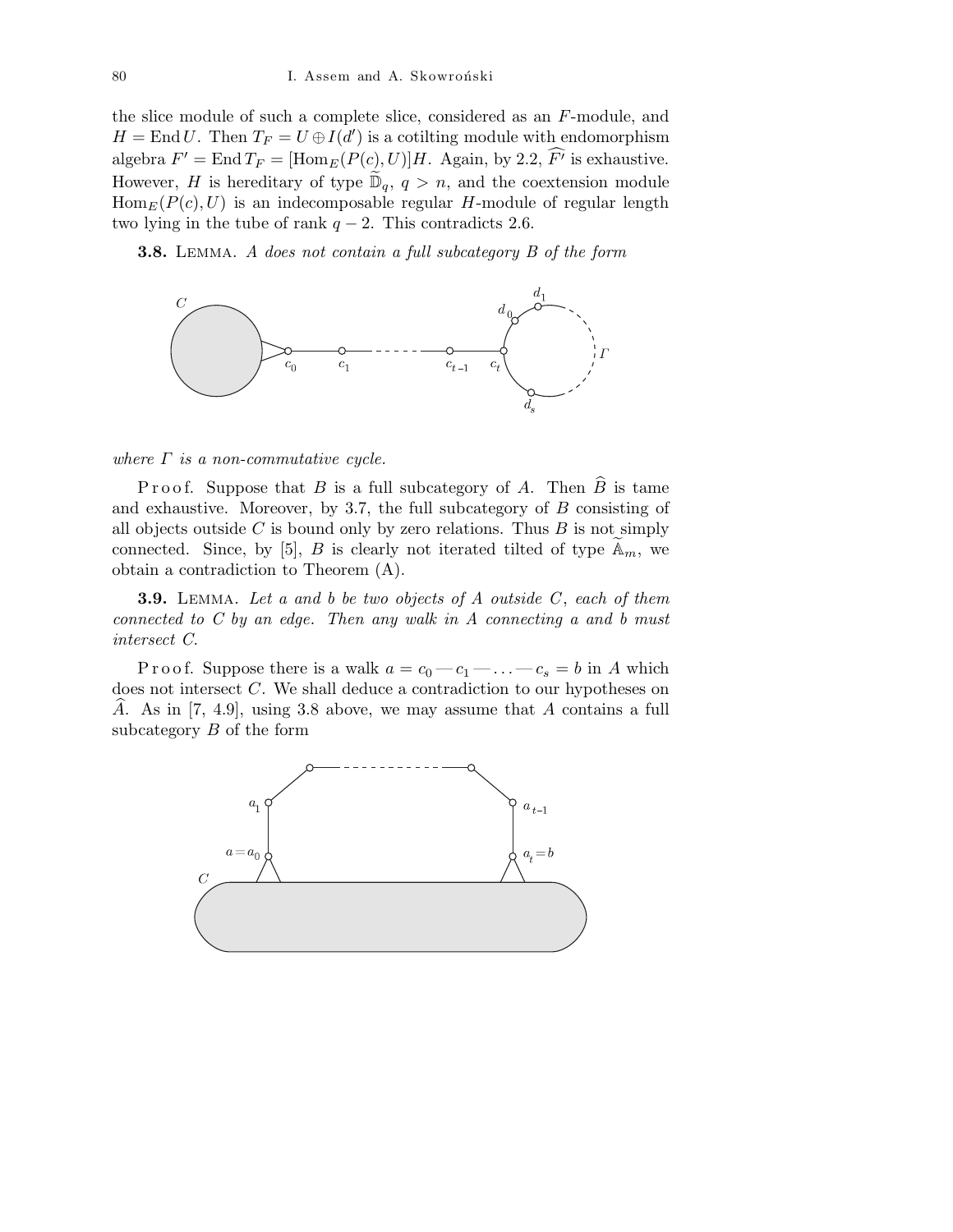We claim that  $B$  is not simply connected. Indeed, since  $C$  is connected, there exists a walk w inside C linking  $a = a_0$  to  $b = a_t$ . We shall show that the closed walk consisting of w and the walk  $a_0 - a_1 - \ldots - a_{t-1} - a_t$  is not contractible. First observe that  $B$  is not of the form



with a commutativity relation from d to e. Indeed, in this case,  $S_e^+ B$ contains a full subcategory of the form



hence a contradiction to 3.7. Thus, if  $B$  is simply connected, then it is of the form



where both paths from  $c$  to  $C$  are non-zero, and the largest  $C$ -submodule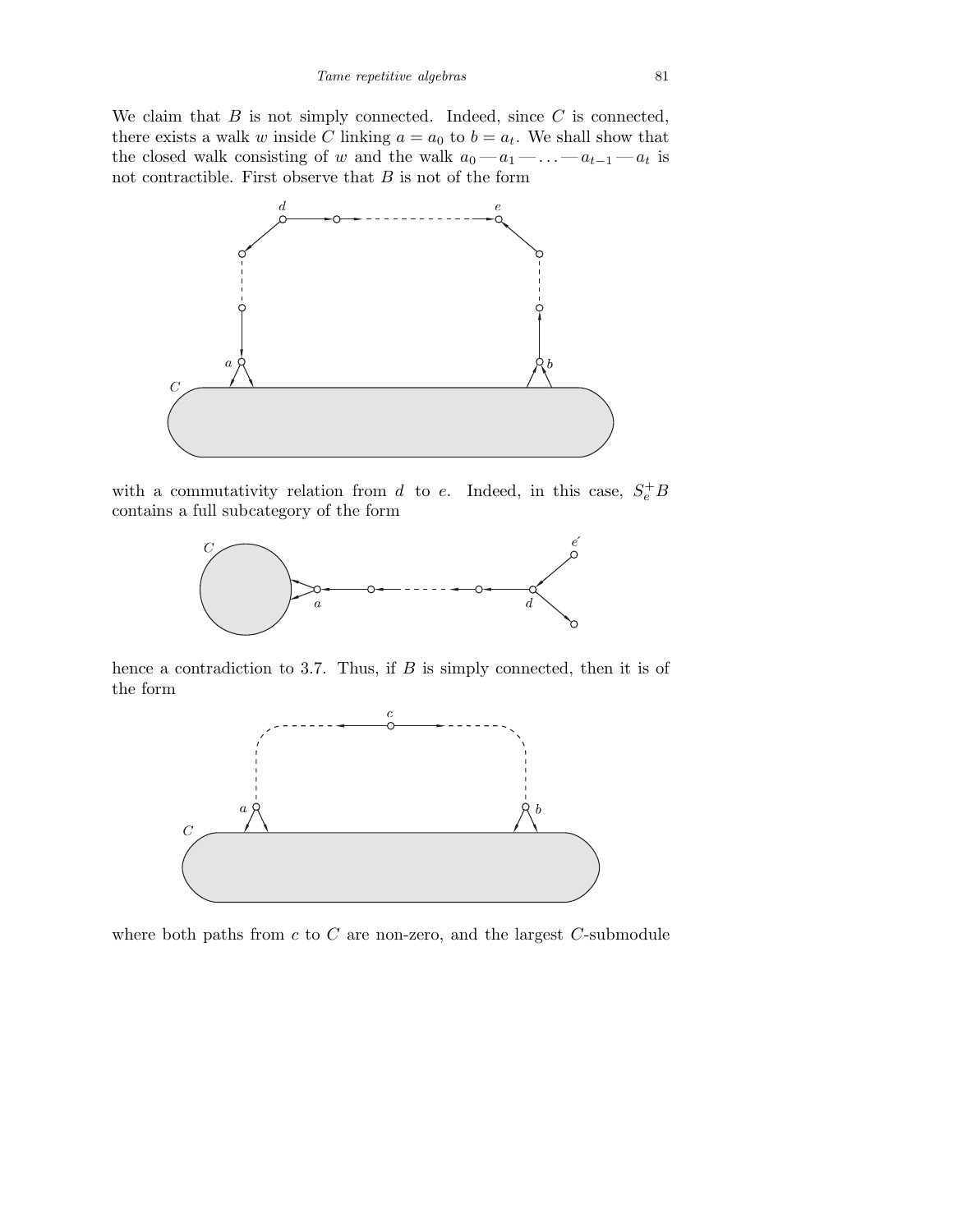X of  $P(c)$  is indecomposable. Let M (respectively, N) be the largest Csubmodule of  $P(a)$  (respectively,  $P(b)$ ). Then, by 3.4 and 3.5, M and N are non-isomorphic simple regular C-modules. Since  $\text{Hom}_B(P(a), P(c)) \neq 0$  and  $\text{Hom}_B(P(b), P(c)) \neq 0$  we have  $\text{Hom}_C(M, X) \neq 0$  and  $\text{Hom}_C(N, X) \neq 0$ . Therefore  $X$  is a preinjective  $C$ -module. Hence  $B$  contains a full subcategory of the form  $C[X]$ , with  $X_C$  preinjective, and this contradicts 3.4. Therefore B is not simply connected. Since B is not iterated tilted of type  $\mathbb{A}_m$ , by [5], we obtain a contradiction to Theorem (A). This completes the proof.

Remark. Using the same arguments as in 3.7 and 3.8, one obtains shorter alternate proofs to [7, 4.8 and 4.9].

**3.10.** LEMMA. A is a branch enlargement of  $C$ .

P r o o f. Repeat the proof of [7, 4.10] using 3.8, 3.9, 3.5 and 3.7.

**3.11.** LEMMA. A is either a domestic or a tubular branch enlargement of C.

Proof. It follows from  $[4, 2.6]$  that there exists a truncated branch extension B of C such that and  $\widehat{B} \cong \widehat{A}$  and  $n_B = n_A$ . oreover, by [4, 2.3] and [30, Lemma 2.1],  $\widehat{B}$  is tame if and only if  $n_B$  is either domestic or tubular. Therefore  $n_A$  is either domestic or tubular. Consequently, again by [7, 2.5], A is either a domestic or a tubular branch enlargement of C.

Acknowledgement. The first author gratefully acknowledges support from the Natural Sciences and Engineering Research Council of Canada.

#### **References**

- [1] I. A s s em, *Tilted algebras of type* A*n*, Comm. Algebra 10 (1982), 2121–2139.
- [2] I. Assem and D. Happel, *Generalized tilted algebras of type*  $\mathbb{A}_n$ , ibid. 9 (1981), 2101–2125.
- [3] I. Assem, D. Happel and O. Roldán, *Representation-finite trivial extension algebras*, J. Pure Appl. Algebra 33 (1984), 235–242.
- [4] I. Assem, J. Nehring and A. Skowronski, *Domestic trivial extensions of simply connected algebras*, Tsukuba J. Math. 13 (1989), 31–72.
- [5] I. Assem and A. Skowronski, *Iterated tilted algebras of type*  $\widetilde{A}_n$ , Math. Z. 195 (1987), 269–290.
- [6] —, —, *On some classes of simply connected algebras*, Proc. London Math. Soc. (3) 56 (1988), 417–450.
- [7] —, —, *Algebras with cycle-finite derived categories*, Math. Ann. 280 (1988), 441–463.
- [8] —, —, *Quadratic forms and iterated tilted algebras*, J. Algebra 128 (1990), 55–85.
- [9] M. Auslander and I. Reiten, *Representation theory of artin algebras III*, *IV*, Comm. Algebra 3 (1975), 239–294 and 5 (1977), 443–518.
- [10] K. Bongartz and P. Gabriel, *Covering spaces in representation theory*, Invent. Math. 65 (1981/82), 331–378.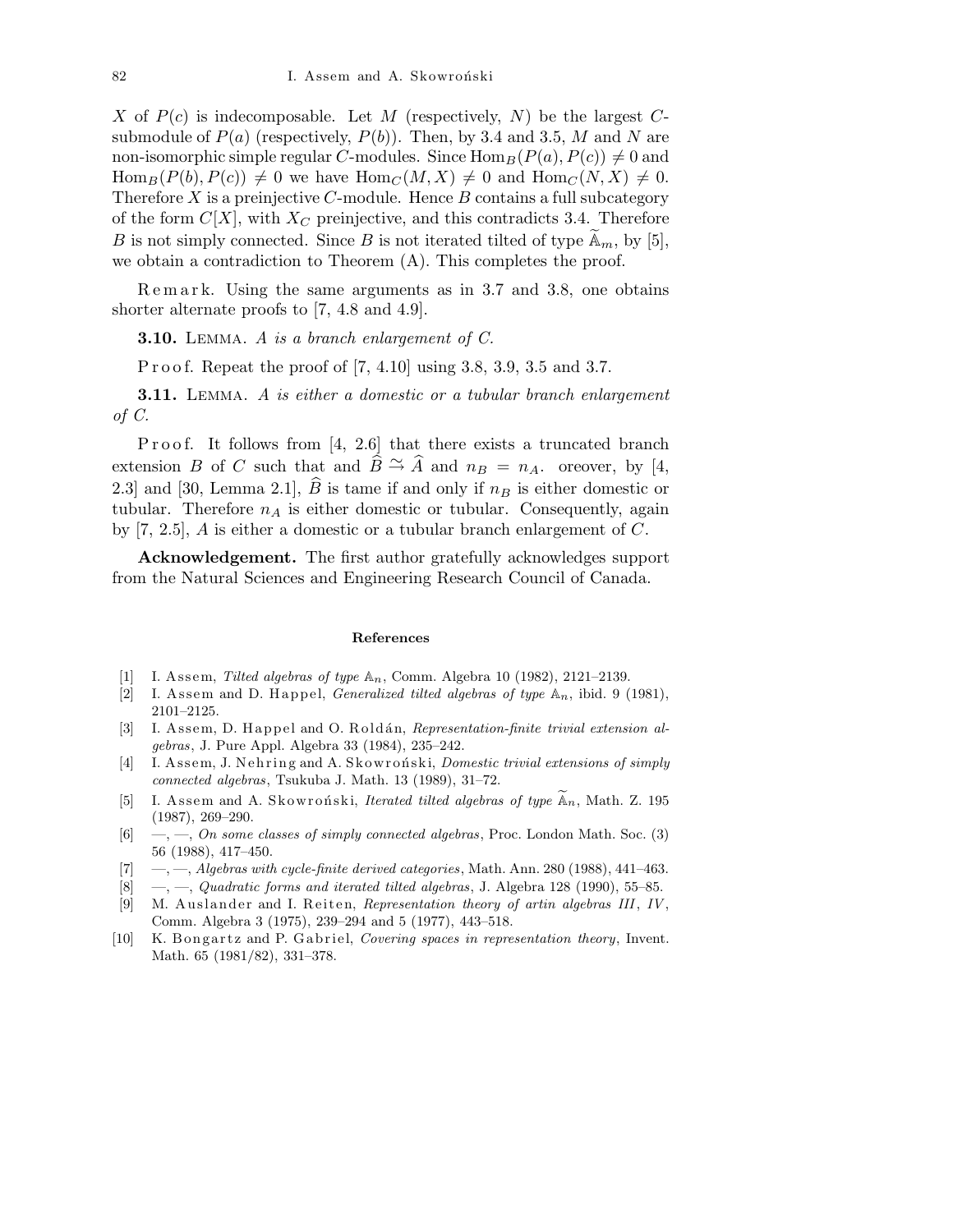- [11] S. Brenner and M. Butler, *Generalizations of the Bernstein–Gelfand–Ponomarev reflection functors*, in: Proc. ICRA II (Ottawa 1979), Lecture Notes in Math. 832, Springer, Berlin 1980, 103–169.
- [12] O. Bretscher, C. Läser and C. Riedtmann, *Self-injective and simply connected algebras*, Manuscripta Math. 36 (1981/82), 253–307.
- [13] B. Conti, *Simply connected algebras of tree-class*  $\mathbb{A}_n$  and  $\mathbb{D}_n$ , in: Proc. ICRA IV (Ottawa 1984), Lecture Notes in Math. 1177, Springer, Berlin 1986, 60–90.
- [14] V. Dlab and C. M. Ringel, *Indecomposable representations of graphs and algebras*, Mem. Amer. Math. Soc. 173 (1976).
- [15] P. Dowbor and A. Skowroński, *On Galois coverings of tame algebras*, Arch. Math. (Basel) 44 (1985), 522–529.
- [16] —, —, *Galois coverings of representation-infinite algebras*, Comment. Math. Helv. 62 (1987), 311–337.
- [17] Yu. A. Drozd, *Tame and wild matrix problems*, in: Proc. ICRA II (Ottawa 1979), Lecture Notes in Math. 832, Springer, Berlin 1980, 242–258.
- [18] P. Gabriel, *Auslander–Reiten sequences and representation-finite algebras*, in: Proc. ICRA II (Ottawa 1979), Lecture Notes in Math. 831, Springer, Berlin 1980, 1–71.
- [19] —, *The universal cover of a representation-finite algebra*, in: Proc. ICRA III (Puebla 1980), Lecture Notes in Math. 903, Springer, Berlin 1981, 68–105.
- [20] D. H a p p el, *Tilting sets on cylinders*, Proc. London Math. Soc. (3) 51 (1985), 21–55.
- [21] —, *On the derived category of a finite-dimensional algebra*, Comment. Math. Helv. 62 (1987), 339–389.
- [22] D. Happel, J. Rickard and A. Schofield, *Piecewise hereditary algebras*, Bull. London Math. Soc. 20 (1988), 23–28.
- [23] D. Happel and C. M. Ringel, *Tilted algebras*, Trans. Amer. ath. Soc. 274 (1982), 399–443.
- [24] —, —, *Construction of tilted algebras*, in: Proc. ICRA III (Puebla 1980), Lecture Notes in Math. 903, Springer, Berlin 1981, 125–144.
- [25] —, —, *The derived category of a tubular algebra*, in: Proc. ICRA IV (Ottawa 1984), Lecture Notes in ath. 1177, Springer, Berlin 1986, 156–180.
- [26] D. Happel and D. Vossieck, *inimal algebras of infinite representation type with preprojective component*, Manuscripta ath. 42 (1983), 221–243.
- [27] D. Hughes and J. Waschbüsch, *Trivial extensions of tilted algebras*, Proc. London Math. Soc. (3) 46 (1983), 347–364.
- [28] R. Martínez-Villa and J. A. de la Peña, *The universal cover of a quiver with relations*, J. Pure Appl. Algebra 30 (1983), 277–292.
- [29] J. N ehring, *Polynomial growth trivial extensions of non-simply connected algebras*, Bull. Polish Acad. Sci. 36 (1988), 441–445.
- [30] J. Nehring and A. Skowronski, *Polynomial growth trivial extensions of simply connected algebras*, Fund. Math. 132 (1989), 117–134.
- [31] C. M. Ringel, *Tame algebras*, in: Proc. ICRA II (Ottawa 1979), Lecture Notes in Math. 831, Springer, Berlin 1980, 137–287.
- [32] —, *Tame Algebras and Integral Quadratic Forms*, Lecture Notes in Math. 1099, Springer, Berlin 1984.
- [33] —, *Representation theory of finite-dimensional algebras*, in: Representations of Algebras, Proc. Durham 1985, Cambridge University Press, 1986, 7–80.
- [34] O. Roldán, *Tilted algebras of type*  $\mathbb{A}_n$ ,  $\mathbb{B}_n$ ,  $\mathbb{C}_n$  *and*  $\mathbb{B}\mathbb{C}_n$ , Ph.D. thesis, Carleton University, 1983.